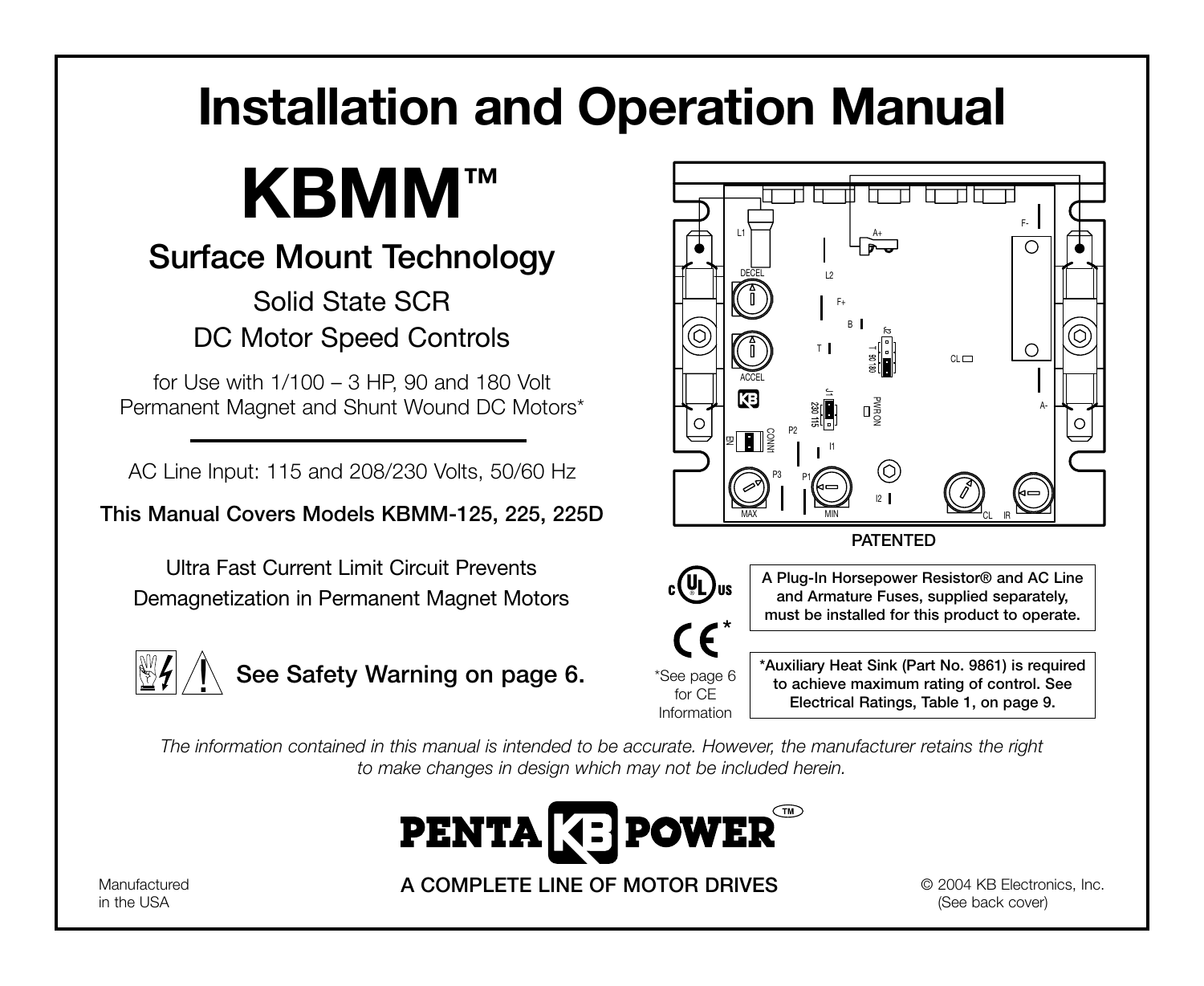## **TABLE OF CONTENTS**

|                | Section                                                                    |  |  |  |  |
|----------------|----------------------------------------------------------------------------|--|--|--|--|
| 1              |                                                                            |  |  |  |  |
| $\mathfrak{p}$ |                                                                            |  |  |  |  |
| 3              |                                                                            |  |  |  |  |
| 4              |                                                                            |  |  |  |  |
| 5              |                                                                            |  |  |  |  |
| 6              |                                                                            |  |  |  |  |
| 7              |                                                                            |  |  |  |  |
| 8              |                                                                            |  |  |  |  |
| 9              |                                                                            |  |  |  |  |
| 10             | Recommended High Voltage Dielectric Withstand Testing (Hi-Pot Testing)  22 |  |  |  |  |
| 11             |                                                                            |  |  |  |  |
| 12             |                                                                            |  |  |  |  |
|                |                                                                            |  |  |  |  |
|                |                                                                            |  |  |  |  |
|                |                                                                            |  |  |  |  |
|                | <b>Tables</b>                                                              |  |  |  |  |
| 1              |                                                                            |  |  |  |  |
| $\mathcal{P}$  |                                                                            |  |  |  |  |
| 3              |                                                                            |  |  |  |  |
| 4              |                                                                            |  |  |  |  |
| 5              |                                                                            |  |  |  |  |
| 6              |                                                                            |  |  |  |  |
| 7              |                                                                            |  |  |  |  |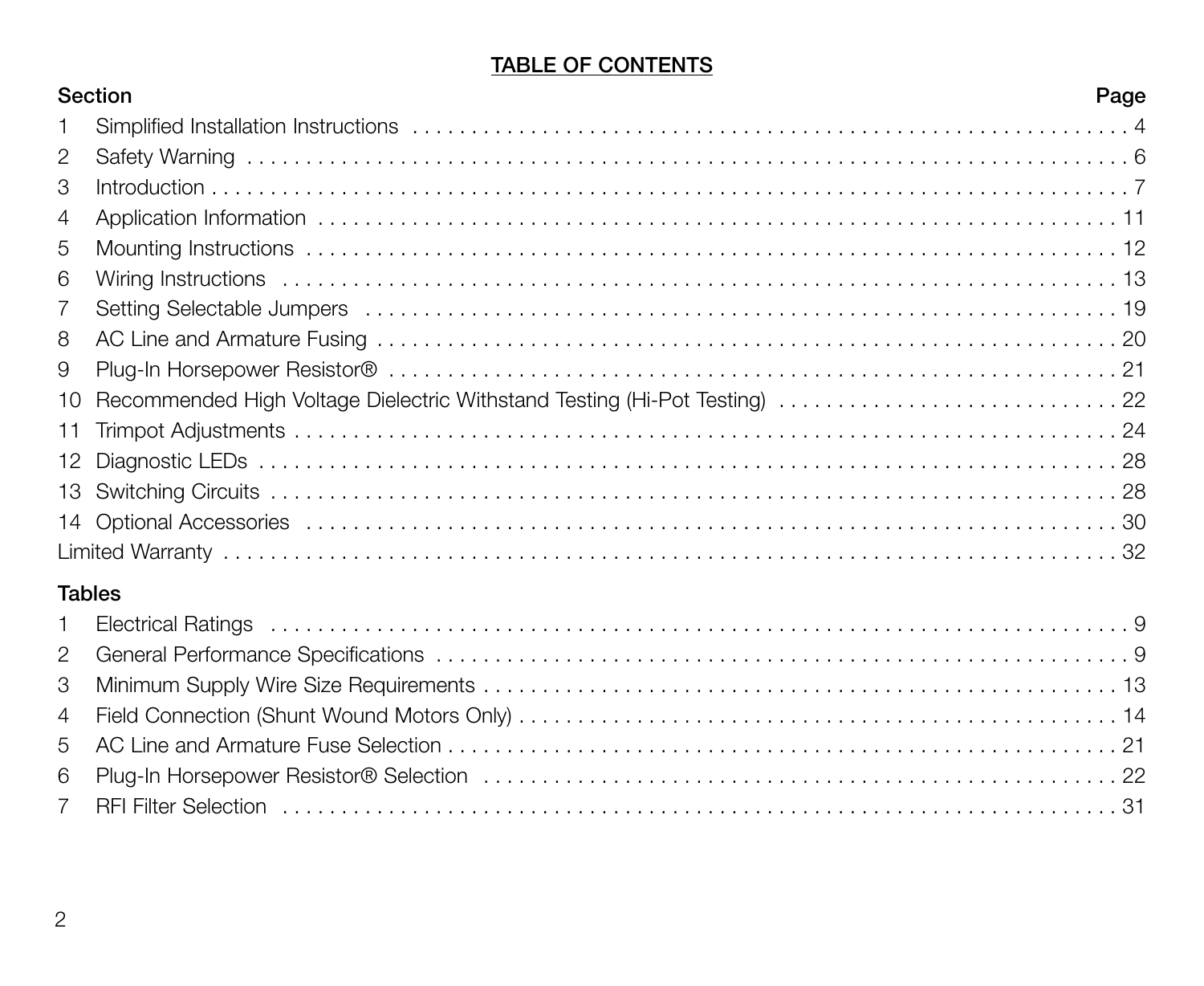## **TABLE OF CONTENTS (Continued)**

|                | <b>Figures</b> | Page |
|----------------|----------------|------|
|                |                |      |
| $\overline{c}$ |                |      |
| 3              |                |      |
| 4              |                |      |
| 5              |                |      |
| 6              |                |      |
| 7              |                |      |
| 8              |                |      |
| 9              |                |      |
| 10             |                |      |
| 11             |                |      |
| 12             |                |      |
|                |                |      |
|                |                |      |
| 15             |                |      |
| 16             |                |      |
| 17             |                |      |
| 18             |                |      |
| 19             |                |      |
|                |                |      |

**Items Included in this package –** KBMM™ Speed Control, KBMM™ Installation and Operation Manual, Hardware Bag (contains Main Speed Potentiometer with insulator and mounting hardware, (9) – 0.25" female crimp-on terminals, (4) – 0.11" female crimp-on terminals, and an Enable harness), CE Approved Product Information Card, and Warranty Registration Card.

**Items required to operate this control –** Plug-In Horsepower Resistor®, AC Line Fuse and Armature Fuse. Supplied through your distributor. See Sections 8 and 9, on pages 20-22.  $\qquad \qquad \qquad$  3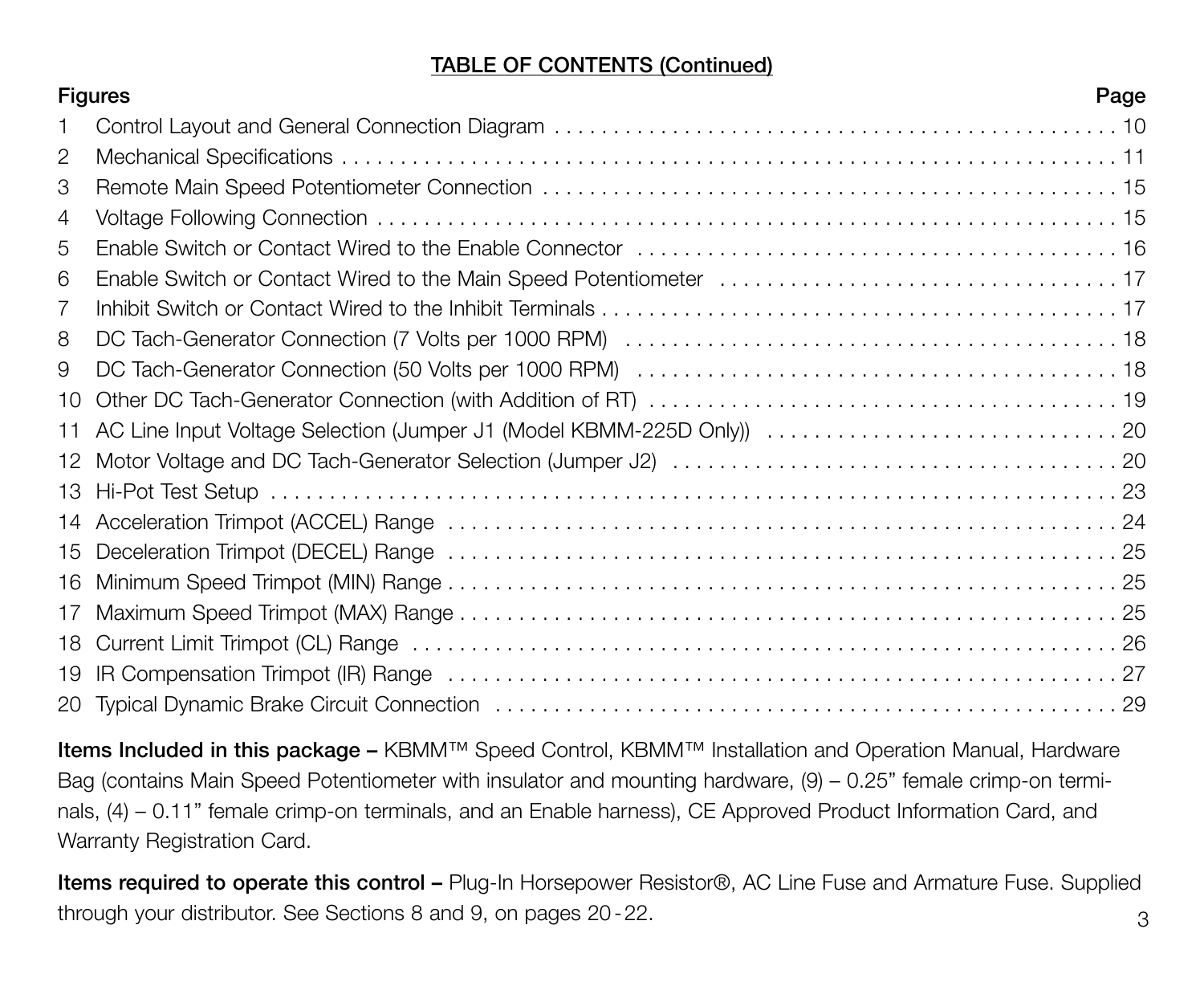## **1 SIMPLIFIED INSTALLATION INSTRUCTIONS**

**IMPORTANT –** Read these simplified installation instructions before proceeding. These instructions are to be used as a reference only and are not intended to replace the detailed instructions provided herein. You must read the Safety Warning, on page 6, before proceeding.



**1.1 AC Line Connection –** Wire the AC line to Terminals "L1" (Line Fuse) and "L2", as shown in Figure 1, on page 10 and as described in Section 6.1, on page 13.

Model KBMM-125 is rated for 115 Volt AC line input only. Model KBMM-225 is rated for 230 Volt AC line input only. Model KBMM-225D is rated for 115 Volt AC line input (Jumper J1 in the "115" position) and 230 Volt AC line input (Jumper J1 in the "230" position). See Section 7.1, on page 19.

*Notes: 1. The rated AC line voltage (115, 208/230) of the control must match the actual AC line input voltage. 2. If one of the AC line inputs is a neutral (N), wire it to Terminal "L2".*

- **1.2 Ground Connection –** Connect the ground wire (earth) to the control chassis.
- **1.3 Motor Connection –** Connect the motor to Terminals "A+" (Armature Fuse) and "A-", as shown in Figure 1, on page 10, and as described in Section 6.3, on page 14.
- **1.4 Jumper Settings –** Jumper J1 (on Model KBMM-225D only) and Jumper J2 (all models) have been factory set for most applications, as shown in Figure 1, on page 10, and as described in Section 7, on page 19.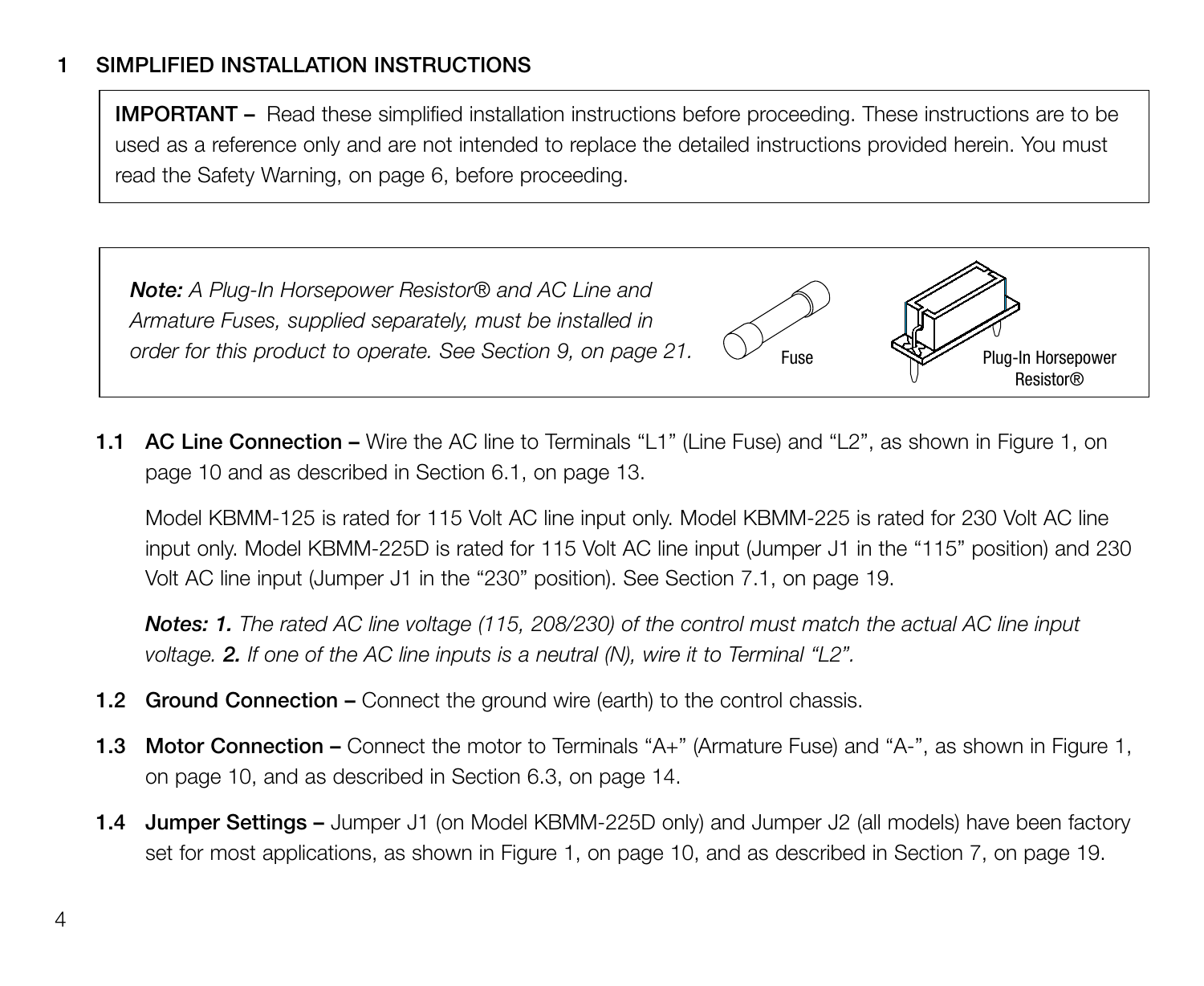- **1.5 AC line Fusing –** It is required that an AC line fuse (supplied separately) be installed in the AC Line Fuse Holder, as shown in Figure 1, on page 10. Select the correct AC Line Fuse, as described in Section 8, on pages 20 and 21. Fuse each conductor that is not at ground potential.
- **1.6 Armature Fusing –** It is required that an Armature Fuse (supplied separately) be installed in the Armature Fuse Holder, as shown in Figure 1, on page 10. Select the correct Armature Fuse as described in Section 8, on pages 20 and 21.
- **1.7 Plug-In Horsepower Resistor® –** Install the correct Plug-In Horsepower Resistor® according to armature voltage and motor horsepower, as shown in Figure 1, on page 10. Select the correct Plug-In Horsepower Resistor®, as described in Section 9, on pages 21 and 22.
- **1.8 Trimpot Settings –** All trimpots have been factory set for most applications, as shown in Figure 1, on page 10. The trimpots may be readjusted, as described in Section 11, on page 24.
- **1.9 Diagnostic LEDs –** After power has been applied to the control, observe the LEDs to verify proper control operation, as described in Section 12, on page 28.
- **1.10 Auxiliary Heat Sink (Part No. 9861) –** Extends the horsepower rating of the control to 1.5 HP for controls with 90 Volt DC output and 3 HP for controls with 180 Volt DC output.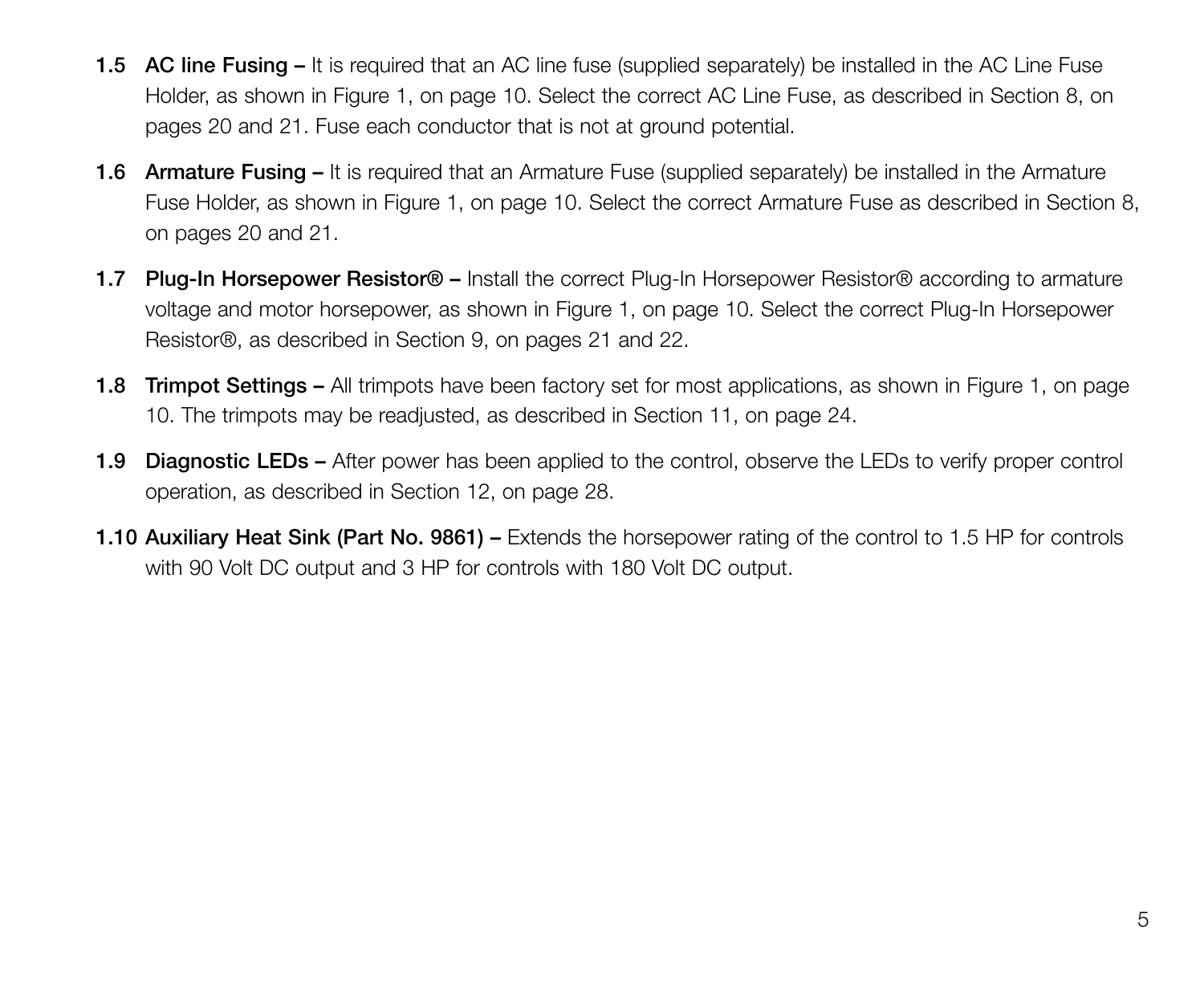## **2 SAFETY WARNING – Please read carefully.**

**Definition of Safety Warning Symbols:**



**Electrical Hazard Warning Symbol –** Failure to observe this warning could result in electrical shock or electrocution.



**Operational Hazard Warning Symbol –** Failure to observe this warning could result in serious injury or death.

This product should be installed and serviced by a qualified technician, electrician, or electrical maintenance person familiar with its operation and the hazards involved. Proper installation, which includes wiring, mounting in proper enclosure, fusing or other over current protection, and grounding can reduce the chance of electrical shocks, fires, or explosion in this product or products used with this product, such as electric motors, switches, coils, solenoids, and/or relays. Eye protection must be worn and insulated adjustment tools must be used when working with control under power. This product is constructed of materials (plastics, metals, carbon, silicon, etc.) which may be a potential hazard. Proper shielding, grounding, and filtering of this product can reduce the emission of radio frequency interference (RFI) which may adversely affect sensitive electronic equipment. It is the responsibility of the equipment manufacturer and individual installer to supply this Safety Warning to the ultimate end user of this product. (SW effective 11/1992). Be sure to follow all instructions carefully. Fire and/or electrocution can result due to improper use of this product.  $\overline{1}$ 

This product complies with all CE directives pertinent at the time of manufacture. Contact the Sales Department for Declaration of Conformity. Installation of a CE approved RFI filter is required (see Section 14.12, on page 30). Additional shielded cable and/or AC line cables may be required along with a signal isolator (SI-6 (Part No. 9444)).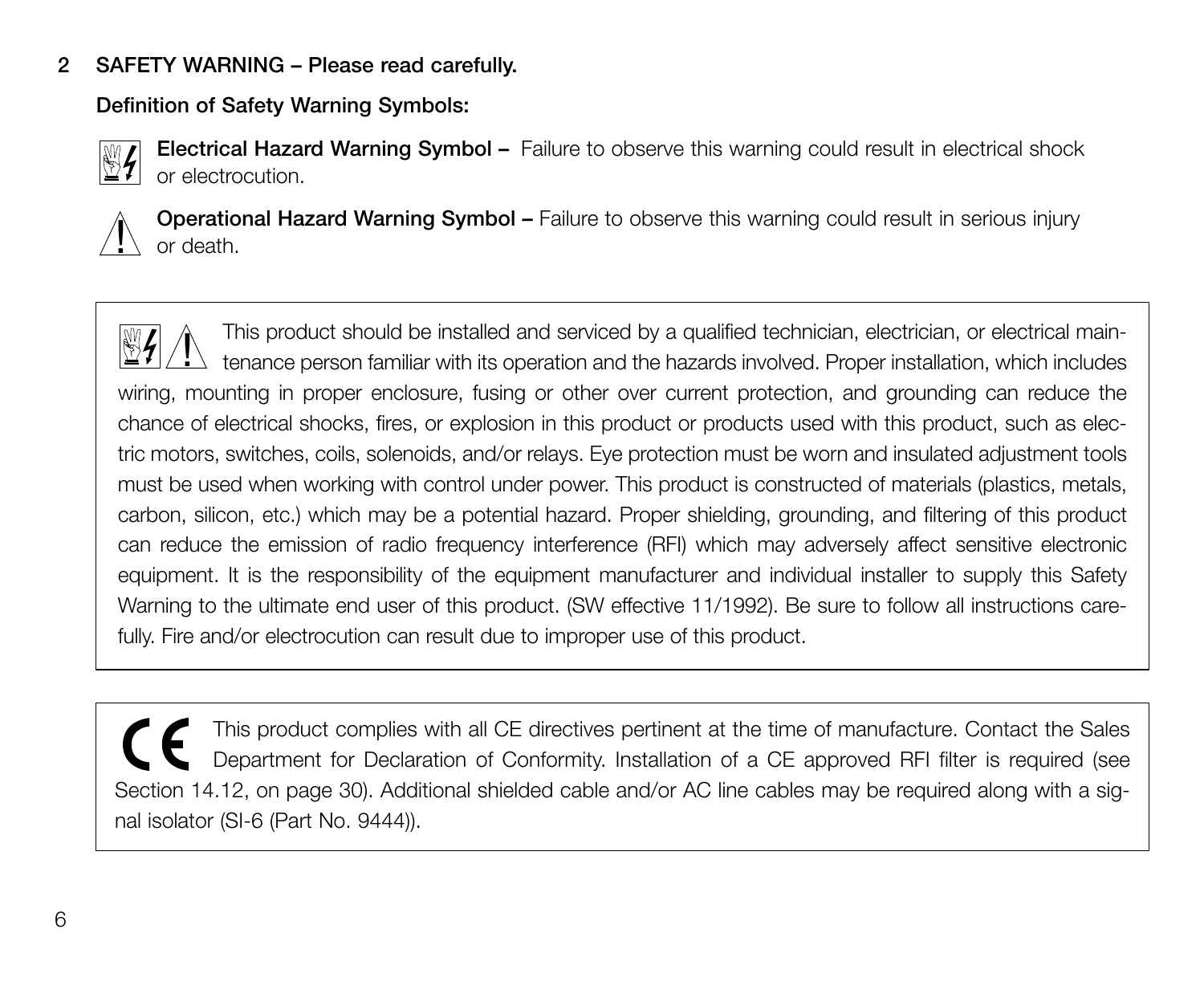## **3 INTRODUCTION**

Thank you for purchasing the KBMM™ "Standard of the Industry" full-wave variable speed DC motor control, *now with SMT construction*. The control offers the user the ultimate in reliability and performance at an affordable price. The controls contain a unique patented super-fast Direct-Fed™ current limit circuit that protects the SCR power bridge against direct shorts**1**. The reliability of the control is further enhanced with the use of high-surge, 25 Amp SCRs, and AC line and armature fusing**2, 3**. The control is designed with KB's exclusive Plug-In Horsepower Resistor® **3**, which eliminates the need for recalibrating IR Comp and Current Limit when the control is used on various horsepower motors. In addition, the rating of the control can be extended to 1.5 HP for controls with 90 Volt DC output and 3 HP for controls with 180 Volt DC output, by the use of KB's Auxiliary Heat Sink**4**. Models KBMM-225 and KBMM-225D also allow operation of 90 Volt DC motors when used on 208/230 Volt AC line input **5**.

The versatility of the control is confirmed by its extensive list of standard features, such as: selectable armature and tach feedback and adjustment trimpots for minimum speed, maximum speed, current limit, IR compensation, and linear acceleration and deceleration. The control includes Auto-Inhibit®, which eliminates surging during rapid AC line switching; pulse transformer triggering, which provides cogless operation at low speed; and superior noise rejection circuitry, which eliminates false starts and blown SCRs. Enable (normally closed) and Inhibit (normally open) functions provide electronic switching of control output.

The output voltage of the control is a linear function of the Main Speed Potentiometer rotation. In addition, the control can be used in a voltage following mode by supplying an *isolated* analog input signal to Terminals "P2" (+) and "P1" (-) **6**. The control is compact in size (only 4.30" X 3.64" X 1.25") and easily replaces all competitive speed controls. The control is supplied with a 5 k $\Omega$  Main Speed Potentiometer and QD terminals. All models are UL Listed (USA and Canada) and CE Approved.

*Notes: 1. Short circuit protected at motor only. 2. KB Limited Warranty applies. See page 32. 3. Fuses and Plug-In Horsepower Resistor® supplied separately. See Sections 8 and 9, on pages 20 - 22. 4. Part No. 9861. See Section 14.1, on page 30. 5. Step-Down operation. 6. If an isolated signal input is not available, or if using a 4 - 20 mA DC signal input, install the optional plug-on SI-6 Signal Isolator (Part No. 9444).*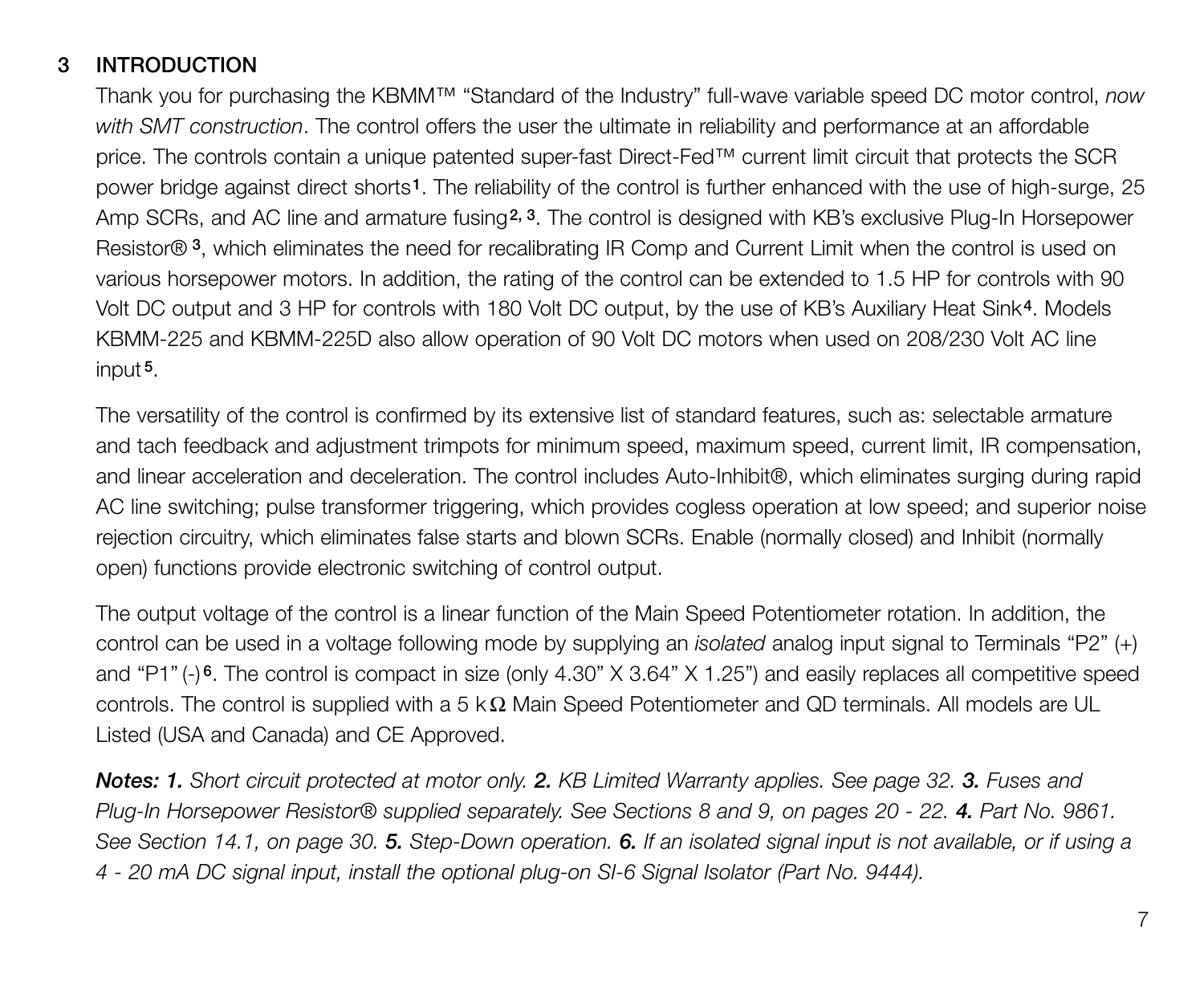## **3.1 Standard Features**

- **1 Plug-In Horsepower Resistor® –** Eliminates the need to calibrate the control for IR Compensation and Current Limit when used on various horsepower motors.
- **2 Auto-Inhibit® –** Allows the control to be rapidly switched "on" and "off" using the AC line.
- **3 Inhibit and Enable –** Allows the control to be turned "on" and "off" using electronic switching.
- **4 Trimpots –** Minimum Speed (MIN), Maximum Speed (MAX), IR Compensation (IR), Current Limit (CL), Acceleration (ACCEL), and Deceleration (DECEL).
- **5 Jumpers –** AC Line Input Voltage Selection (J1 (Model KBMM-225D only)), Motor Voltage and DC Tach-Generator Selection (J2).
- **6 Protection Features –** MOV transient protection. Short Circuit protected (at motor only).
- **7 Diagnostic LEDs –** Power On (PWR ON) and Current Limit (CL).
- **8** Model KBMM-125 operates on 115 Volt AC line input with 90 Volt DC motors.
- **9** Model KBMM-225 operates on 230 Volt AC line input with 180 Volt DC motors or 90 Volt DC motors (step-down). - Jumper Selectable.
- **10** Model KBMM-225D can operate on 115 Volt AC line input with 90 Volt DC motors and 230 Volt AC line input with 180 Volt DC motors or 90 Volt DC motors (step-down). - Jumper selectable.
- **11** Armature or DC Tach-Generator feedback.
- **12** Built-in AC line and armature fusing.
- **13** Main Speed Potentiometer (5 kΩ).
- **14** SMT construction.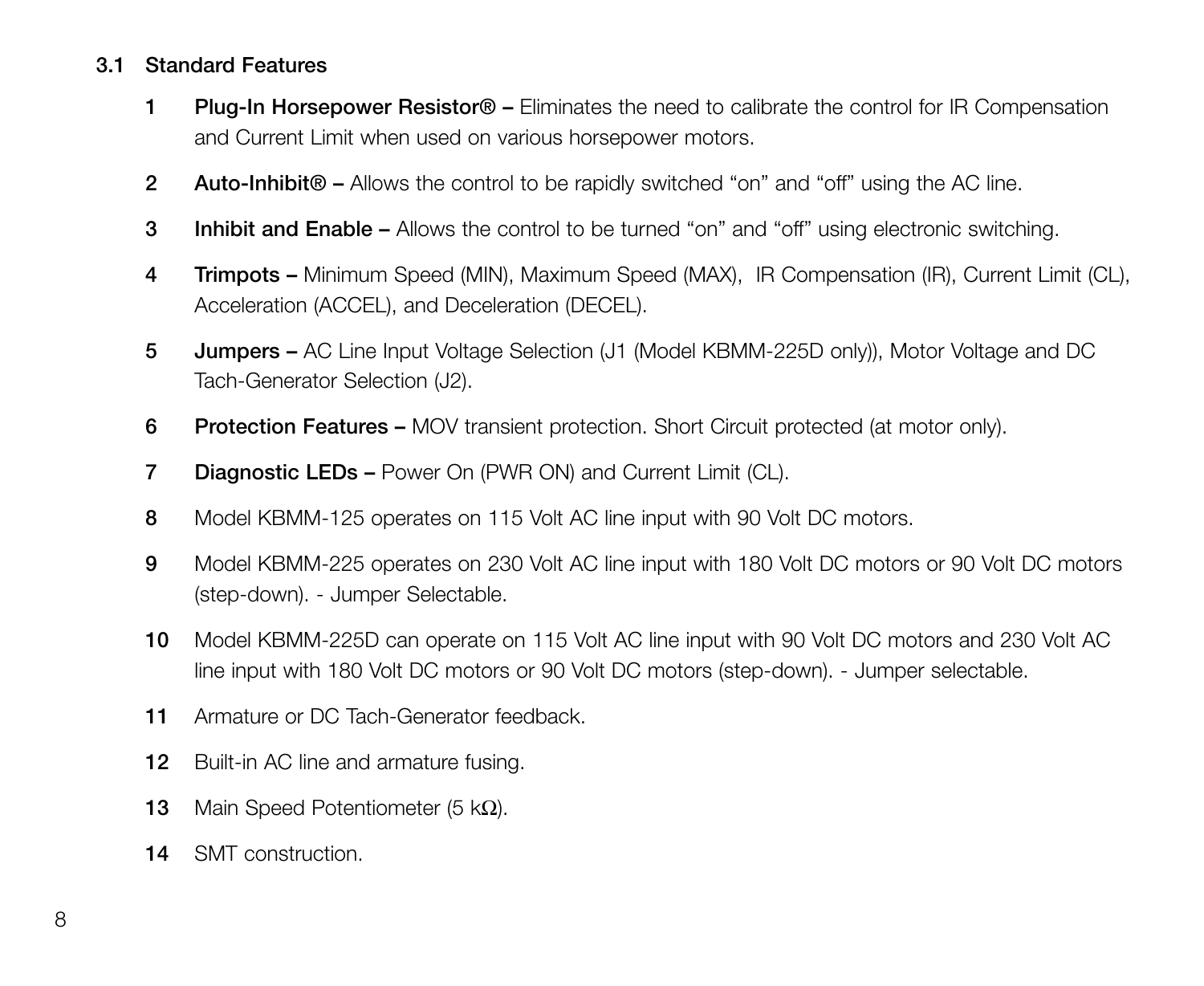## **TABLE 1 – ELECTRICAL RATINGS**

|           | Part<br>No. | <b>AC Line</b><br>Voltage<br>$(\pm 15\%, 50/60$ Hz)<br>(Volts AC) |                                       |                                         |                                          | Maximum Rating without Auxiliary Heat Sink |                                         |                                          | Maximum Rating with Auxiliary Heat Sink |                                |        |
|-----------|-------------|-------------------------------------------------------------------|---------------------------------------|-----------------------------------------|------------------------------------------|--------------------------------------------|-----------------------------------------|------------------------------------------|-----------------------------------------|--------------------------------|--------|
| Model     |             |                                                                   | <b>Motor</b><br>Voltage<br>(Volts DC) | <b>AC Line</b><br>Current<br>(RMS Amps) | <b>DC Load</b><br>Current<br>(Avg. Amps) | Horsepower<br>(HP (kw))                    | <b>AC Line</b><br>Current<br>(RMS Amps) | <b>DC Load</b><br>Current<br>(Avg. Amps) | Horsepower<br>(HP (kw))                 | Field<br>Voltage<br>(Volts DC) |        |
| KBMM-125  | 9449        | 115                                                               | $0 - 90$                              | 12.0                                    | 8.0                                      | .75(.6)                                    | 24.0                                    | 16.0                                     | 1.5(1.1)                                | 50.100                         |        |
| KBMM-225  |             | 9450<br>230                                                       | $0 - 180$                             | 12.0                                    | 8.0                                      | 1.5(1.1)                                   | 24.0                                    | 16.0                                     | 3(2.3)                                  | 100.200                        |        |
|           |             |                                                                   | $0 - 90*$                             | 12.0                                    | 8.0                                      | .75(.6)                                    | 24.0                                    | 16.0                                     | 1.5(1.1)                                | 100                            |        |
|           | 9451        |                                                                   | 115                                   | $0 - 90$                                | 12.0                                     | 8.0                                        | .75(.6)                                 | 24.0                                     | 16.0                                    | 1.5(1.1)                       | 50.100 |
| KBMM-225D |             | 230                                                               | $0 - 180$                             | 12.0                                    | 8.0                                      | 1.5(1.1)                                   | 24.0                                    | 16.0                                     | 3(2.3)                                  | 100.200                        |        |
|           |             |                                                                   |                                       | $0 - 90*$                               | 12.0                                     | 8.0                                        | .75(.6)                                 | 24.0                                     | 16.0                                    | 1.5(1.1)                       | 100    |

\* Step-down operation.

## **TABLE 2 – GENERAL PERFORMANCE SPECIFICATIONS**

| <b>Description</b>                                                                               | Specification  | <b>Factory Setting</b> |
|--------------------------------------------------------------------------------------------------|----------------|------------------------|
| Speed Range (Ratio)                                                                              | 50:1           |                        |
| Armature Feedback Load Regulation (0 - Full Load, 50:1 Speed Range) (% Base Speed)               |                |                        |
| Tach-Generator Feedback Load Regulation (0 - Full Load, 50:1 Speed Range) (% Set Speed)          |                |                        |
| Line Voltage Regulation (at Full Load, $\pm$ 10% Line Variation) (% Speed)                       | 0.5            |                        |
| Control Linearity (% Output Voltage vs Signal Input Voltage)                                     | $\overline{2}$ |                        |
| Acceleration (ACCEL) Trimpot Range (Seconds)                                                     | $0.2 - 10$     |                        |
| Deceleration (DECEL) Trimpot Range (Seconds)                                                     | $0.2 - 10$     | 2                      |
| Maximum Speed (MAX) Trimpot Range (% Base Speed)                                                 | $50 - 110$     | 100                    |
| Minimum Speed (MIN) Trimpot Range (% Base Speed)                                                 | $0 - 30$       | $\Omega$               |
| Current Limit (CL) Trimpot Range (% Full Load)                                                   | $0 - 200$      | 150                    |
| IR Compensation (IR) Trimpot Range (at Specified Full Load @ 90, 180 Volts DC Output) (Volts DC) | $0 - 24.48$    | 3, 6                   |

*Notes: 1. Step-down operation: motor may have reduced brush life. Consult motor manufacturer. 2. Performance is for SCR rated permanent magnet motors only. Lower performance can be expected with other motor types. Factory setting is for 3% load regulation. To obtain superior regulation, see Section 11.6, on page 27.*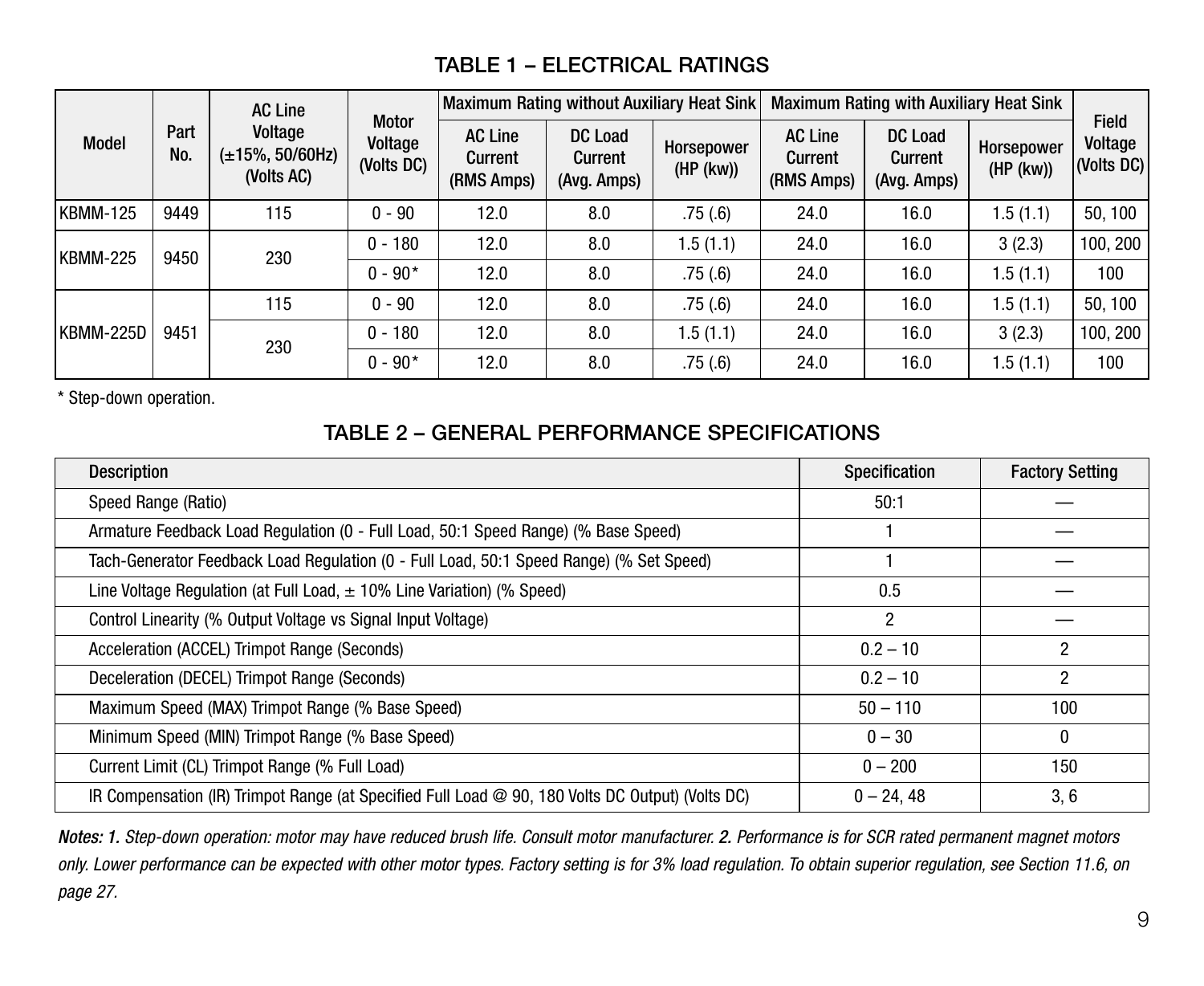## **FIGURE 1 – CONTROL LAYOUT & GENERAL CONNECTION DIAGRAM (Model KBMM-225D Shown)**

(Note: Control is set for 208 / 230 VAC line input, 0 - 180 VDC output with armature feedback)

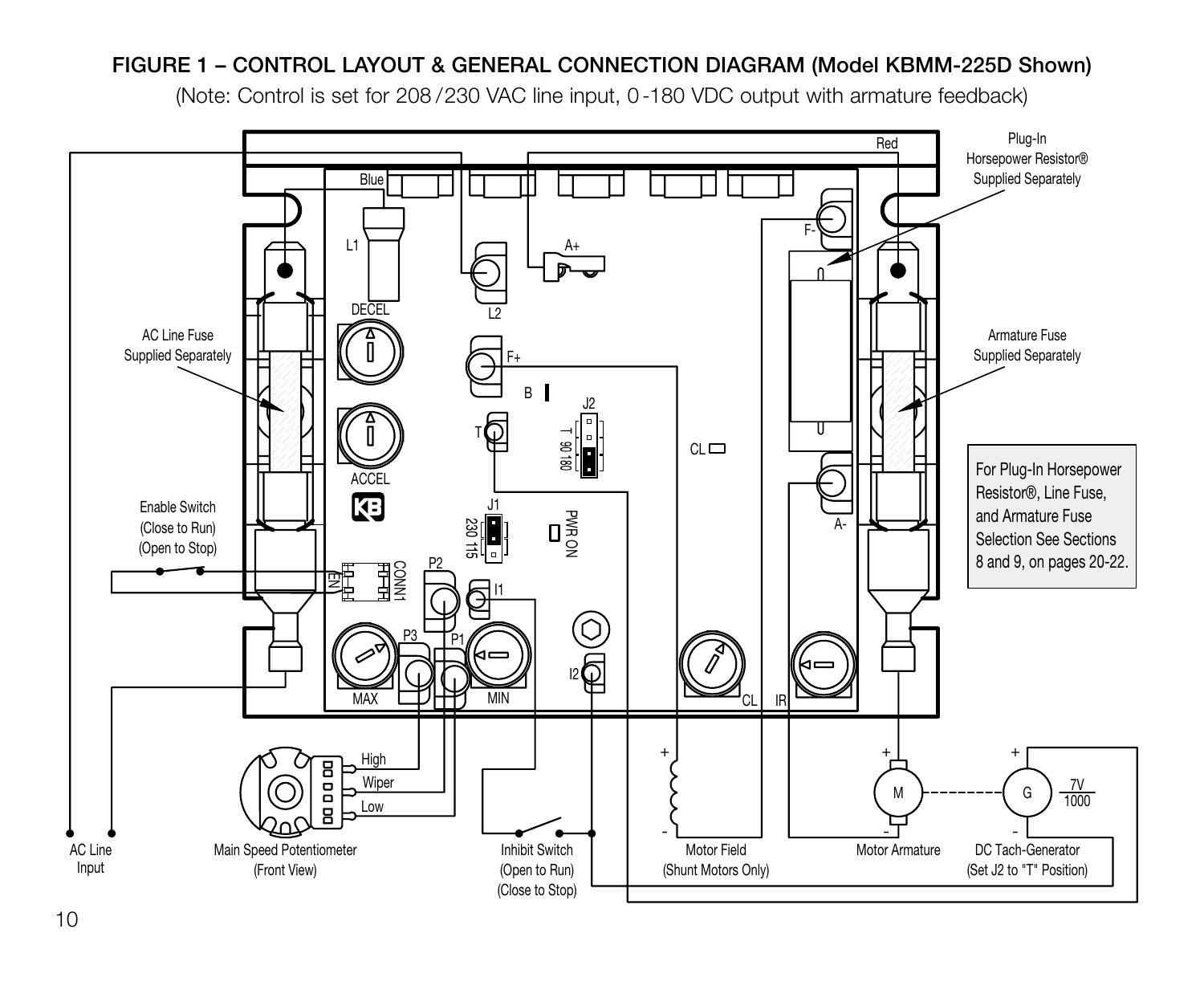## **FIGURE 2 – MECHANICAL SPECIFICATIONS (Inches/mm)**



## **4 APPLICATION INFORMATION**

- **4.1 Motor Type –** The control is designed for permanent magnet (PM) and Shunt Wound DC motors. Controls operated on 115 Volt AC line input are designed for 90 Volt SCR rated motors. Controls operated on 230 Volt AC line input are designed for 180 and 90 Volt SCR rated motors. Use of motors with higher rated voltage will result in a reduction of the available maximum speed. Also, if the motor is not an SCR rated type, the actual AC line current at full load and full speed should not exceed the motor's DC nameplate current rating.
- **4.2 Torque Requirements –** The motor selected for the application must be capable of supplying the necessary torque. In order to ensure the motor is not overloaded, a DC ammeter should be connected in series with the armature. Be sure the current under full load does not exceed the motor nameplate rating.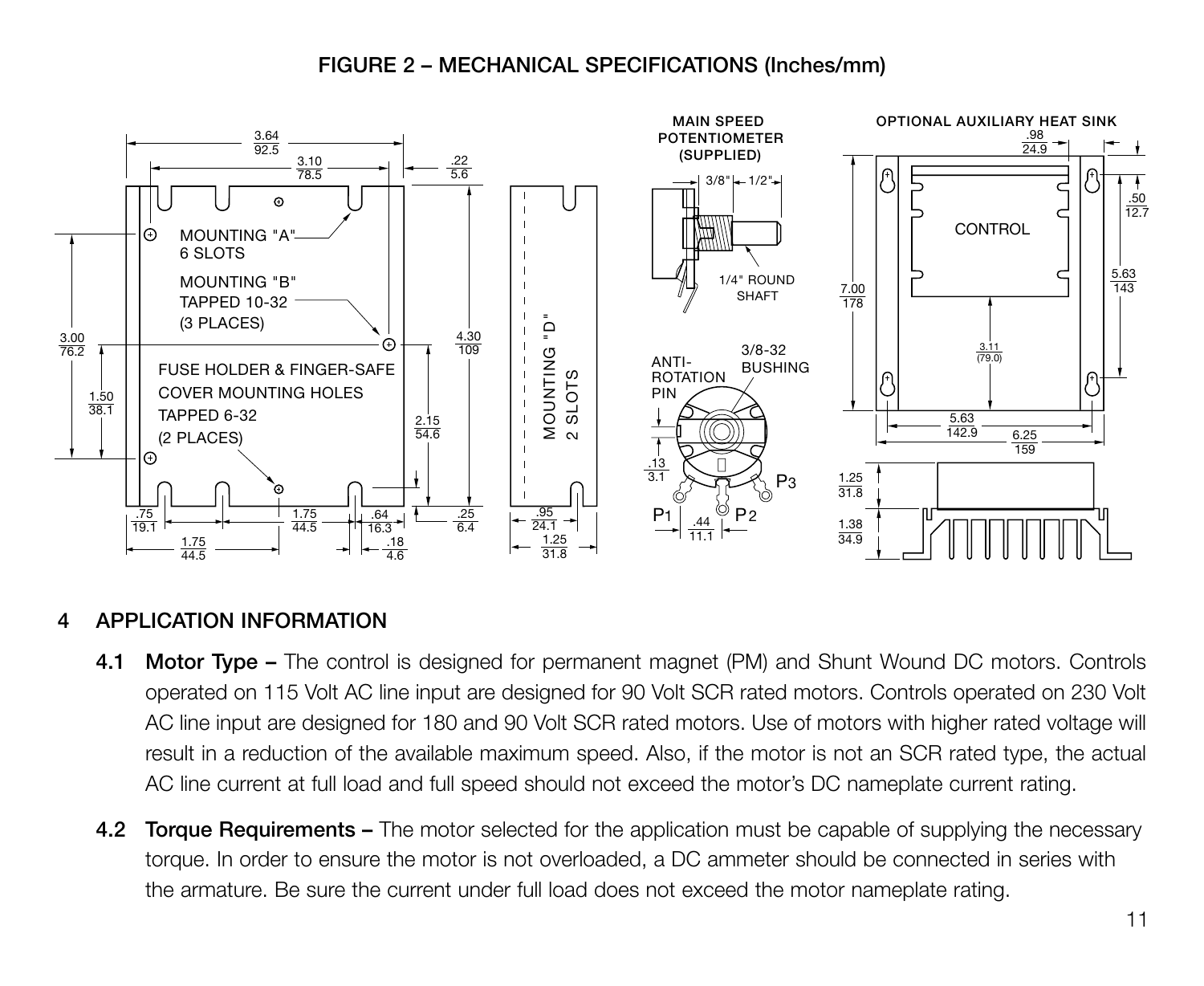- **4.3 Acceleration Start –** The control contains an adjustable acceleration start feature which allows the motor to smoothly accelerate from zero speed to full speed over a time period of 0.2 - 10 seconds. The acceleration trimpot (ACCEL) is factory set for 2 seconds.
- **4.4 Limitation In Use –** The control is designed for use on machine applications.

**CAUTION!** Consult our Sales Department before using this control on constant horsepower applica-CAU HON: CONSUIT OUT Sales Department before using this control on constant norsepower applica-<br>Let tions such as saws and drill presses. Do not use this control in an explosive atmosphere. Be sure the control is used within its ratings. Follow all instructions carefully.

**4.5 Armature Switching –** Do not wire the control for armature switching without taking proper precautions. See Section 13.2, on page 29.



**WARNING!** Do not switch the armature in and out of circuit or catastrophic failure will result. If arma-WARNING! Do not switch the armature in and out of circuit or catastrophic failure will result. If arma-<br>Lettre switching is required for reversing or dynamic braking, use Model KBMG, KBRG, KBPB, KBCC-R.

**4.6 Step-Down Transformer and AC Line Switching –** When using a step-down transformer (460 Volts AC to 230 Volts AC), be sure the output current rating of the transformer is at least 3 times the current rating of the motor. Do not switch the primary side of the transformer to disconnect power or catastrophic failure can result. Always disconnect the control from the secondary side of the transformer.

## **5 MOUNTING INSTRUCTIONS**

It is recommended that the control be mounted on a flat surface with adequate ventilation. Leave enough room to allow for AC line, motor connections, and other wiring that is required. Care should be taken to avoid extreme hazardous locations where physical damage can occur. When mounting the control in an enclosure, the enclosure should be large enough to allow for proper heat dissipation so that the ambient temperature does not exceed 45 °C (113 °F) at full rating. See Figure 2, on page 11.

## **6 WIRING INSTRUCTIONS**



**WARNING!** Read Safety Warning, on page 6, before using this control. Disconnect the main power when making connections to the control. To avoid electric shock be sure to properly ground control.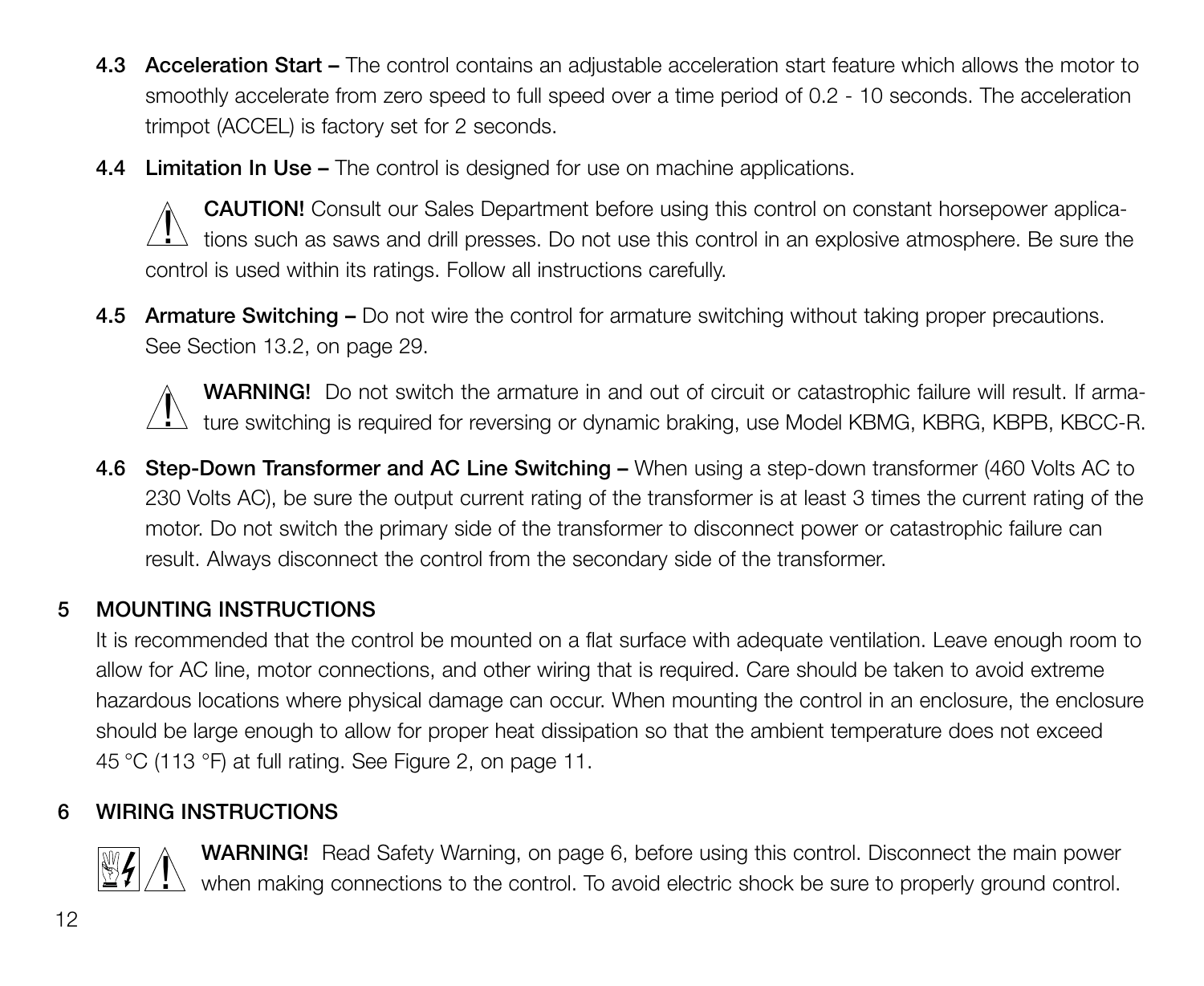**Important Application Note: To avoid erratic operation, do not bundle the AC line and motor wires with wires from signal following, start/stop contacts, or any other signal wires. Also, do not bundle motor wires from multiple controls in the same conduit. Use shielded cables on all signal wiring over 12" (30 cm). The shield should be earth grounded on the control side only. Wire the control in accordance with the National Electrical Code requirements and other local codes that may apply.**

|                                           | 90 - 130 Volt DC Motors<br>(Maximum HP) | 180 Volt DC Motors<br>(Maximum HP) | Minimum Wire Size (Cu) |                 |                 |                 |  |
|-------------------------------------------|-----------------------------------------|------------------------------------|------------------------|-----------------|-----------------|-----------------|--|
| <b>Maximum Motor Current</b><br>(Amps DC) |                                         |                                    | Maximum 50 Ft.         |                 | Maximum 100 Ft. |                 |  |
|                                           |                                         |                                    | <b>AWG</b>             | mm <sup>2</sup> | <b>AWG</b>      | mm <sup>2</sup> |  |
|                                           |                                         |                                    | 16                     | 1.3             | 14              | 2.1             |  |
|                                           |                                         |                                    | 14                     |                 | 12              | 3.3             |  |
| 16                                        | 1.5                                     |                                    | 12                     | 3.3             |                 | 3.3             |  |

**TABLE 3 – MINIMUM SUPPLY WIRE SIZE REQUIREMENTS**

**6.1 AC Line Connection –** Wire the AC line to Terminals "L1" (Line Fuse) and "L2", as shown in Figure 1, on page 10. If one of the AC line inputs is a neutral (N), wire it to Terminal "L2".

**CAUTION!** The rated AC line voltage (115, 208/230) of the control must match the actual AC line **CAUTION:** The rated AC line voltage (115,<br>input voltage. See Section 7.1, on page 19.

Model KBMM-125 operates on 115 Volt AC line input only. Model KBMM-225 operates on 208/230 Volt AC line input only. Model KBMM-225D operates on 115 Volt AC line input when Jumper J1 is set to the "115" position and operates on 208/230 Volt AC line input when Jumper J1 is set to the "230" position.

**AC Line On/Off Switch –** To remove power to the control, a separate AC line switch should be used. Use a single pole switch for hot and neutral AC supply lines and a double pole switch for 2-hot AC supply lines. This switch can also be used as a "Safety Disconnect".

**6.2 Ground Connection –** Connect the ground wire (earth) to the control chassis.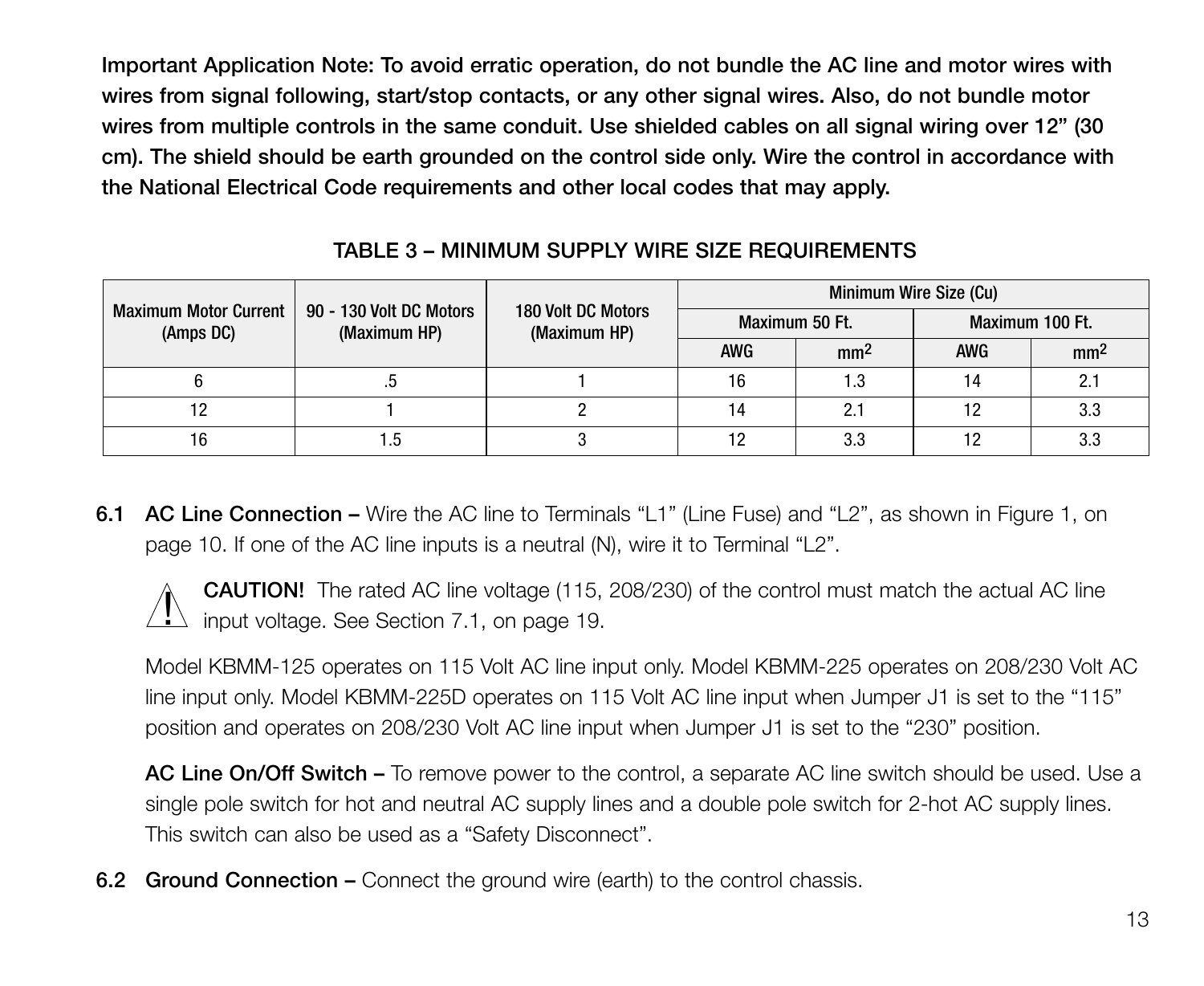**6.3 Permanent Magnet (PM) Motor Connection –** Wire the motor armature positive lead (+) to Terminal "A+" (Armature Fuse) and the negative lead (-) to Terminal "A-", as shown in Figure 1, on page 10. On Models KBMM-225 and KBMM-225D, be sure Jumper J2 is set to the corresponding motor voltage, as described in Section 7.2, on page 20. Be sure the correct Plug-In Horsepower Resistor® is installed, as described in Section 9, on page 21.

## **6.4 Motor Field Connection (Shunt Wound Motors Only)**

- **6.4.1 Full Voltage Field –** Wire the field positive (+) lead to Terminal "F+" and the negative lead (-) to Terminal "F-", as shown in Figure 1, on page 10, and as described in Table 4.
- **6.4.2 Half Voltage Field –** For 90 Volt DC motors with 50 Volt DC fields and 180 Volt DC motors with 100 Volt DC fields, wire the field positive lead (+) to Terminal "F+" and the negative lead (-) to Terminal "L1" (Line Fuse), as described in Table 4.

*Notes: 1. Do not connect motor armature leads to Terminals "F+" and "F-". 2. Do not use Terminals "F+" and "F-" for any purpose other than to power the field of a shunt wound motor. 3. Shunt wound motors may be damaged if the field remains energized without armature rotation for an extended period of time.*

| Model           | AC Line Input Voltage (Volts AC) | Armature Voltage (Volts DC) | <b>Field Voltage (Volts DC)</b> | <b>Terminal Connections</b> |
|-----------------|----------------------------------|-----------------------------|---------------------------------|-----------------------------|
| <b>KBMM-125</b> | 115                              | $0 - 90$                    | 100                             | $F+, F-$                    |
|                 |                                  |                             | 50                              | $F+, L1$                    |
| <b>KBMM-225</b> | 208/230                          | $0 - 180$                   | 200                             | $F+, F-$                    |
|                 |                                  | $0 - 90*$                   | 100                             | $F+, L1$                    |
|                 | 115                              | $0 - 90$                    | 100                             | $F+, F-$                    |
| KBMM-225D       |                                  |                             | 50                              | $F+, L1$                    |
|                 | 208/230                          | $0 - 180$                   | 200                             | $F+, F-$                    |
|                 | 208/230                          | $0 - 90*$                   | 100                             | $F+, L1$                    |

**TABLE 4 – FIELD CONNECTION (Shunt Wound Motors Only)**

\* Step-down operation.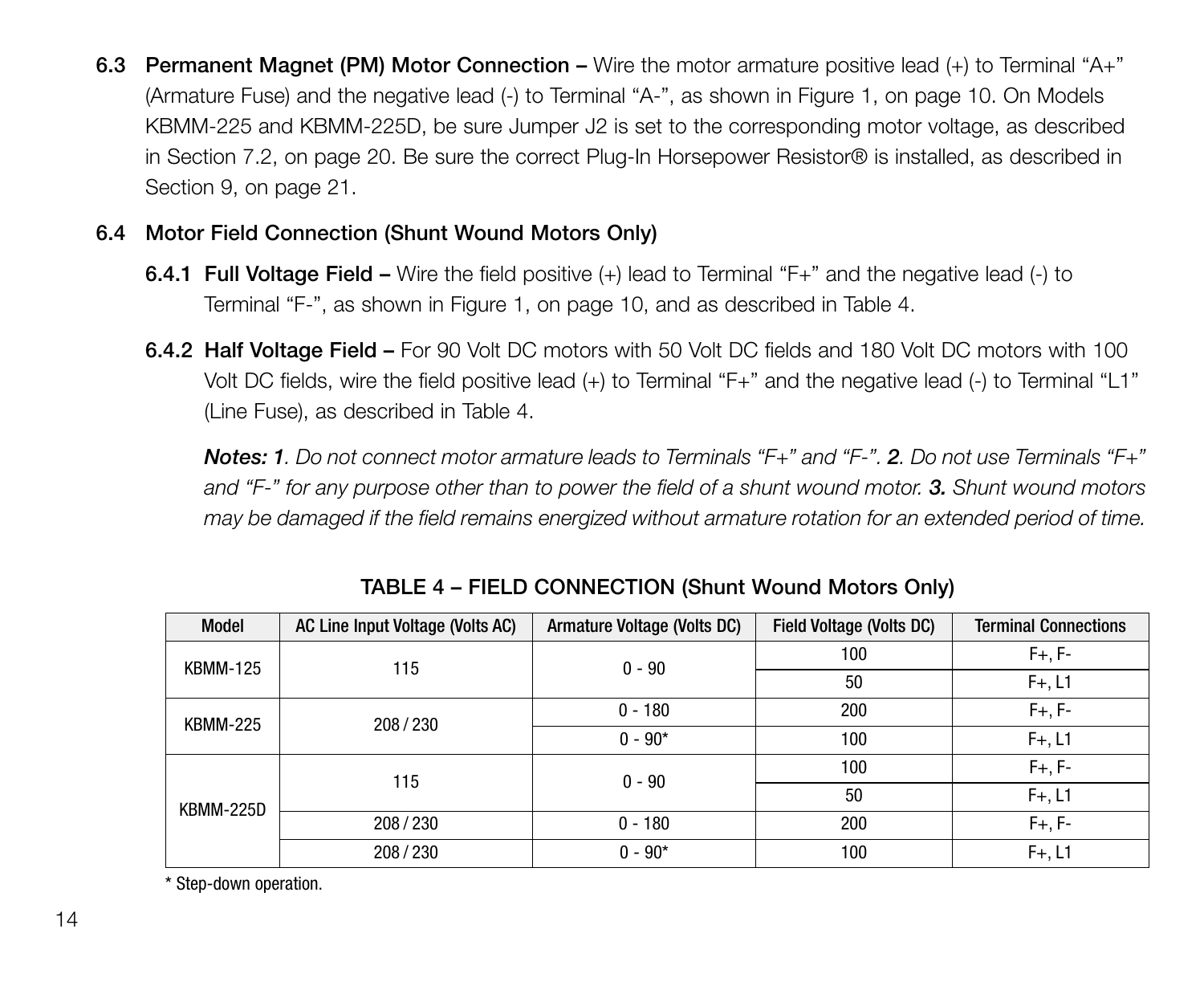- **6.5 Remote Main Speed Potentiometer Connection –** The control is supplied with a Main Speed Potentiometer to control motor speed. Wire the low side of the potentiometer to Terminal "P1". Wire the wiper of the potentiometer to Terminal "P2". Wire the high side of the potentiometer to Terminal "P3". See Figure 3.
- **6.6 Voltage Following Connection –** An *isolated* 0 9 Volt DC analog signal input can be used to control motor speed in lieu of the Main Speed Potentiometer. The control output voltage will linearly follow the analog signal input. **The signal input must be isolated from the AC line**. Connect the signal input positive lead (+) to Terminal "P2" and the negative lead (-) to Terminal "P1", as shown in Figure 4. The source impedance of the signal input should be 10 k $\Omega$  or less. The MAX Trimpot is not operational in voltage following mode. Use the MIN trimpot to set an initial value of input signal. If necessary, use auxiliary trimpots to scale and/or limit the input voltage.

**CAUTION!** Do not earth ground any input terminals.  $\mathbf{I}$ 

*Notes: 1. If an isolated signal input is not available, or if using a 4 - 20 mA DC signal input, install the optional plug-on SI-6 Signal Isolator (Part No. 9444). This will also allow direct connections to process controllers and microprocessors. 2. If multiple follower motors are to be controlled from a single lead motor or a single Main Speed Potentiometer, install the optional KBSI-240D Signal*

*Isolator (Part No. 9431). 3. Terminal "F-" may be used in lieu of Terminal "P1".*

#### **FIGURE 3 – REMOTE MAIN SPEED POTENTIOMETER CONNECTION**



#### **FIGURE 4 – VOLTAGE FOLLOWING CONNECTION**

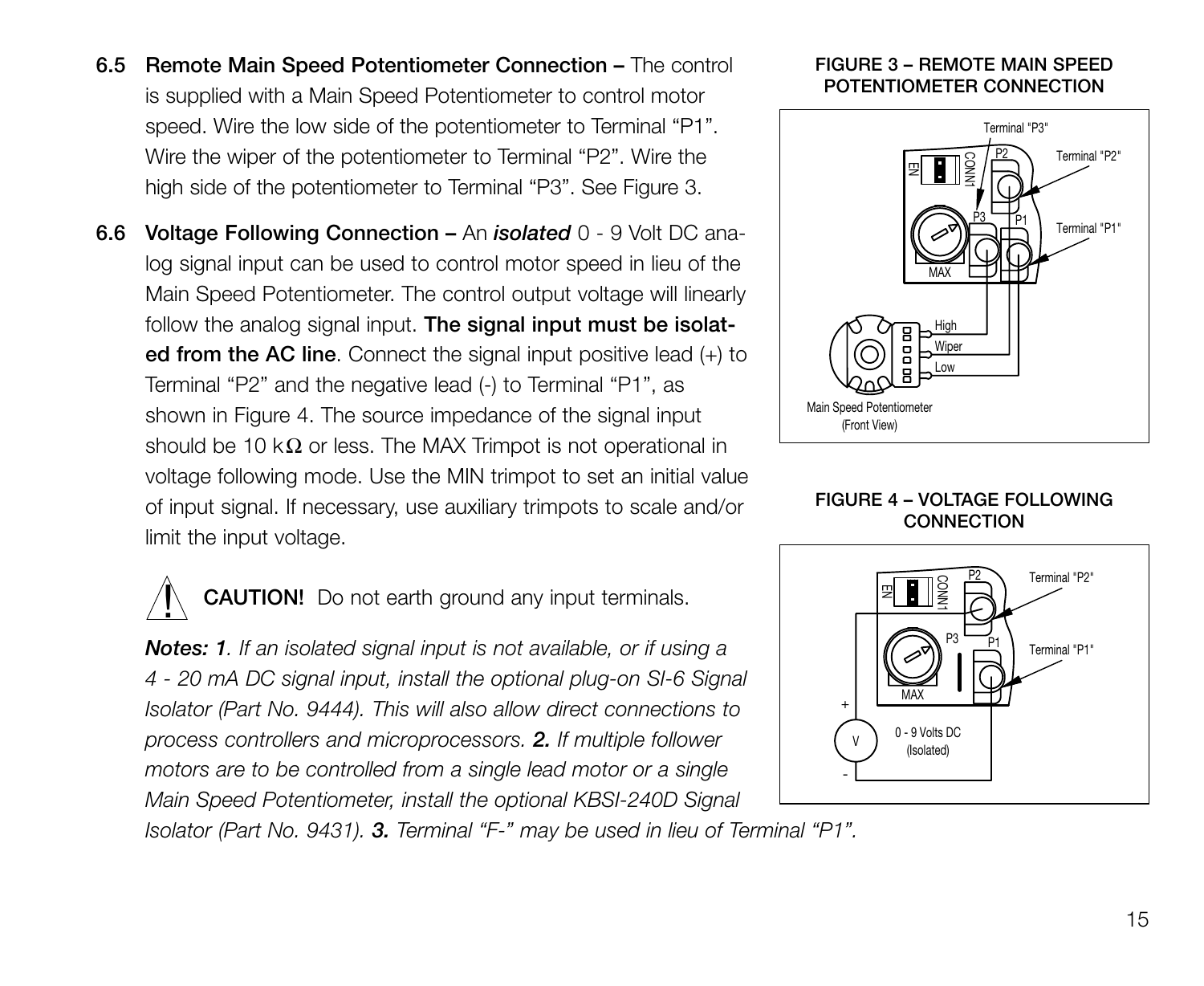**6.7 Enable Circuit Connection –** The control can be started and stopped with an Enable Circuit (close to run, open to stop), as described below.



**WARNING! The Enable Circuit is never to be used as a Safety Disconnect since it is not fail-safe. Use only the AC line for this purpose.**

**6.7.1 Enable Switch or Contact Wired to the Enable Connector –** Using the wired mating connector that is supplied with the control, wire the switch or contact to the Enable connector (CONN1), as shown in Figure 5. When the switch or contact is closed, the motor will accelerate to the Main Speed Potentiometer setting. When the switch or contact is opened, the motor will decelerate to stop. An open collector (PNP) can be wired in lieu of a switch or contact.

*Notes: 1. To use the Enable Circuit, remove the jumper that is factory installed on CONN1. 2. The deceleration time can only be made longer than the normal coasting time of the load.*



#### **FIGURE 5 – ENABLE SWITCH OR CONTACT WIRED TO THE ENABLE CONNECTOR**

**6.7.2 Enable Switch or Contact Wired to the Main Speed Potentiometer –** Wire the switch or contact in series with the Main Speed Potentiometer high side and Terminal "P3" on the control, as shown in Figure 6, on page 17. Be sure the jumper is installed on the Enable Connector (CONN1). When the switch or contact is closed, the motor will accelerate to the Main Speed Potentiometer setting. When the switch or contact is opened, the motor will decelerate to the MIN Trimpot setting (factory set to 0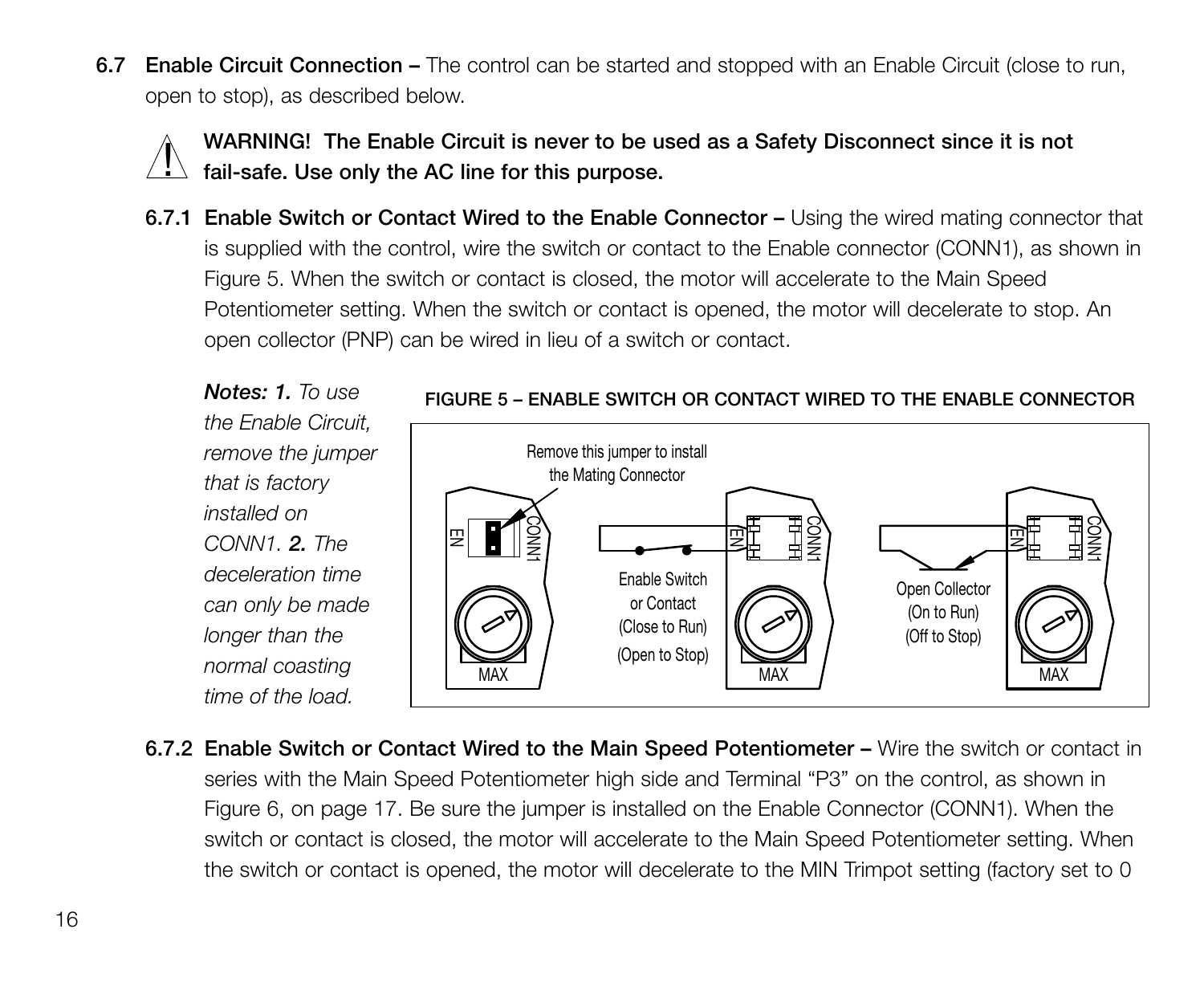Volts DC). If the MIN Trimpot is set to other than 0 Volts DC, the motor will run at that speed when the switch or contact is opened. An open collector (PNP) can be wired in lieu of a switch or contact.

*Note: The deceleration time can only be made longer than the normal coasting time of the load.*

#### **FIGURE 6 – ENABLE SWITCH OR CONTACT WIRED TO THE MAIN SPEED POTENTIOMETER**



**6.8 Inhibit Circuit Connection –** The control can be stopped and started with an Inhibit circuit (close to stop, open to run). Wire the switch or contact to Terminals "I1" and "I2", as shown in Figure 7. When the switch or contact is closed, the motor will coast to stop. When the switch or contact is opened, the motor will accelerate to the Main Speed Potentiometer setting. An open collector (NPN) can be wired in lieu of a switch or contact.

**WARNING! The Inhibit Circuit is never to be used as a Safety Disconnect since it is not fail-safe. Use only the AC line for this purpose.**  $\overline{1}$ 

#### **FIGURE 7 – INHIBIT SWITCH OR CONTACT WIRED TO THE INHIBIT TERMINALS**

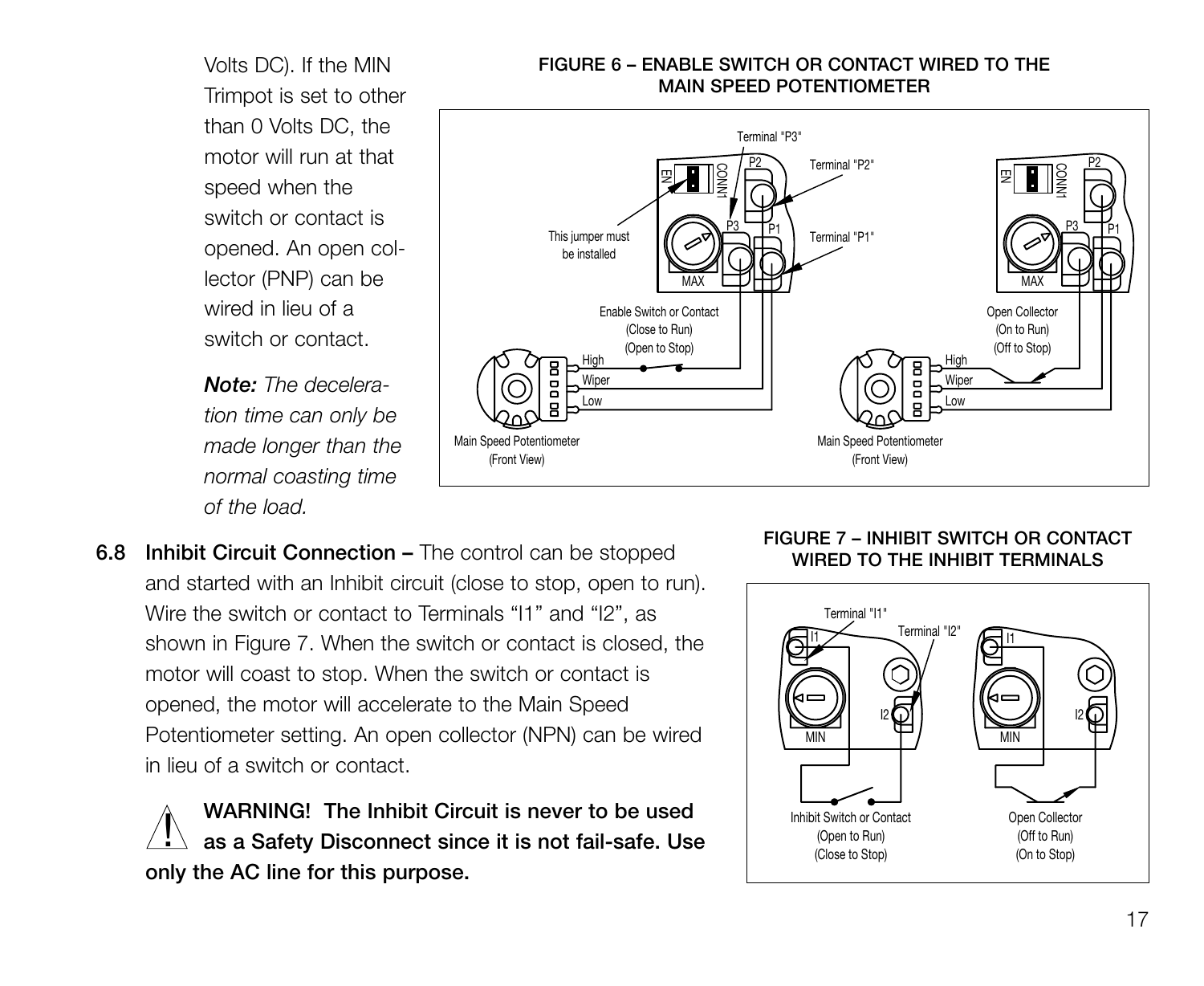**6.9 DC Tach-Generator Connection –** A DC tach-generator can be used for load regulation of 1% of the set speed. Note: Jumper J2 must be set to the "T" position for tach-generator operation. Connect the tach-generator as follows.

**Application Notes – 1.** The tach-generator input circuit is designed for a 7 Volt or 50 Volt per 1000 RPM DC tachgenerator used with an 1800 RPM motor. **2.** Initially set the IR Comp Trimpot fully counterclockwise. Once the tachgenerator is connected, the IR Comp Trimpot may be increased for additional speed stabilization.

- **6.9.1 Seven (7) Volt per 1000 RPM Tach-Generator –** Connect the tach-generator positive lead (+) to Terminal "T" and the negative lead (-) to Terminal "I2", as shown in Figure 8.
- **6.9.2 Fifty (50) Volt per 1000 RPM Tach-Generator –** Connect the tach-generator positive lead (+) to Terminal "B" and the negative lead (-) to Terminal "I2", as shown in Figure 9.
- **6.9.3 Other Tach-Generator Voltages –** The tach-generator input circuit is designed for a 7 Volt or 50 Volt per 1000 RPM DC tach-generator used with an 1800 RPM motor. For a tach-generator other than 7 Volts or 50 Volts per 1000 RPM, or for a motor other than 1800 RPM, an external 1/2 Watt resistor (RT) must be installed. Install RT in series with the

#### **FIGURE 8 – DC TACH-GENERATOR CONNECTION (7 VOLTS PER 1000 RPM)**



#### **FIGURE 9 – DC TACH-GENERATOR CONNECTION (50 VOLTS PER 1000 RPM)**

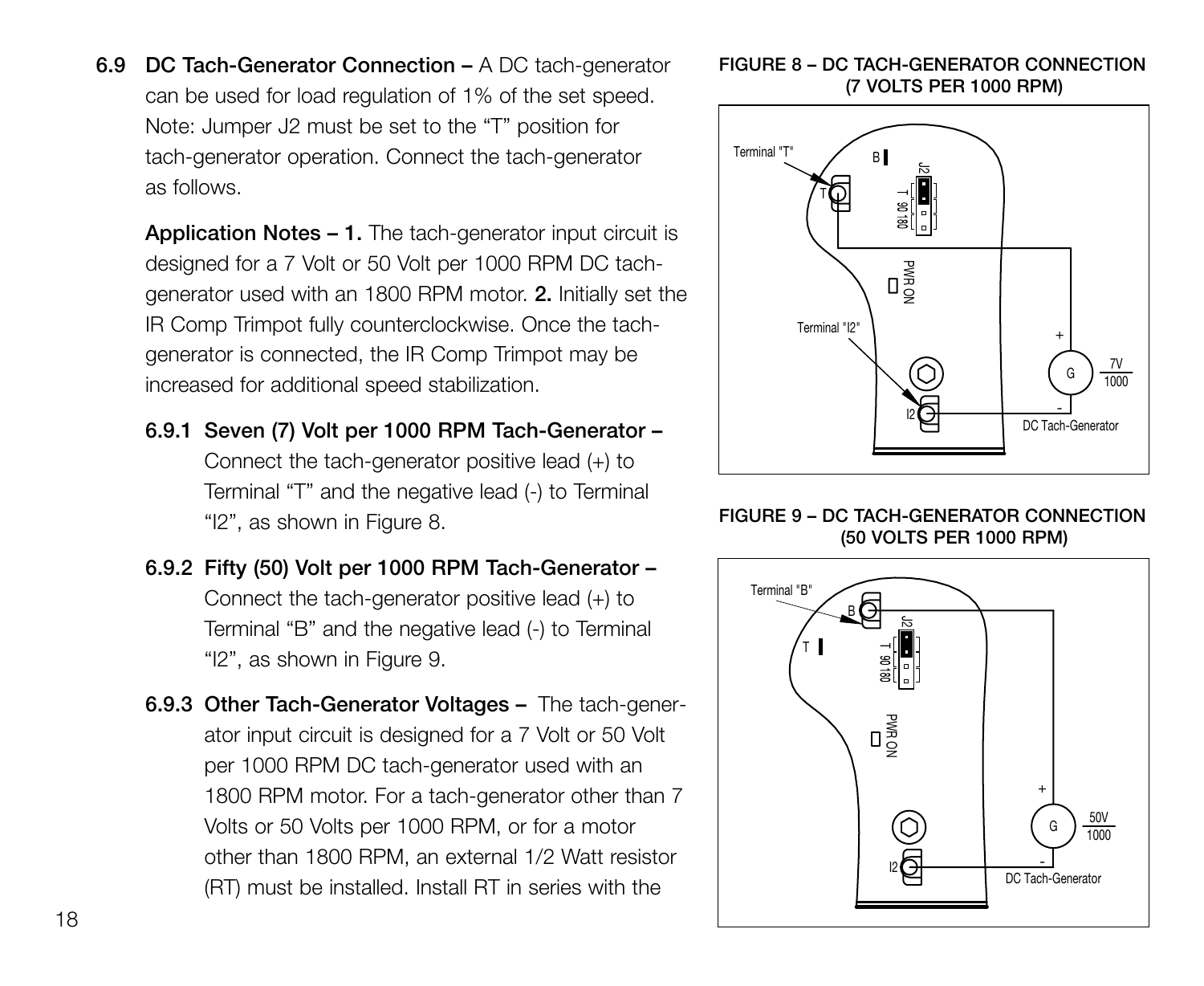tach-generator. Connect one end of RT to Terminal "T", connect the other end of RT to the tachgenerator positive lead (+), and connect the negative lead (-) of the tach-generator to Terminal "I2". See Figure 10.

The value of RT  $(\Omega)$  can be calculated using the following formula: **RT = (1.3 X VT X S) - 16000** Ω Where "VT" is the tach-generator voltage (in Volts per 1000 RPM) and "S" is the base speed of the motor (in RPM).

Example: If a 20 Volt per 1000 RPM tach-generator is to be used with a 3600 RPM motor:

 $RT = (1.3 \times 20 \times 3600) - 16000 = 77600$  Ω

Choose the closest 1/2 Watt resistor value, which is 75000 Ω (75 kΩ).

## **7 SETTING SELECTABLE JUMPERS**

The control has selectable jumpers which must be set before it can be used. See Figure 1, on page 10, for the location of jumpers.

**7.1 AC Line Input Voltage Selection (Jumper J1 (Model KBMM-225D Only)) –** Jumper J1 is factory set to the "230" position for 208/230 Volt AC line input. For 115 Volt AC line input, set Jumper J1 to the "115" position. See Figure 11, on page 20.

*Notes: 1. Jumper J1 is installed on Model KBMM-225D only. 2. When Jumper J1 is set to the "115" position, Jumper J2 must be set to the "90" position (or the "T" position if using a tach-generator).*

#### **FIGURE 10 – OTHER DC TACH-GENERATOR CONNECTION**

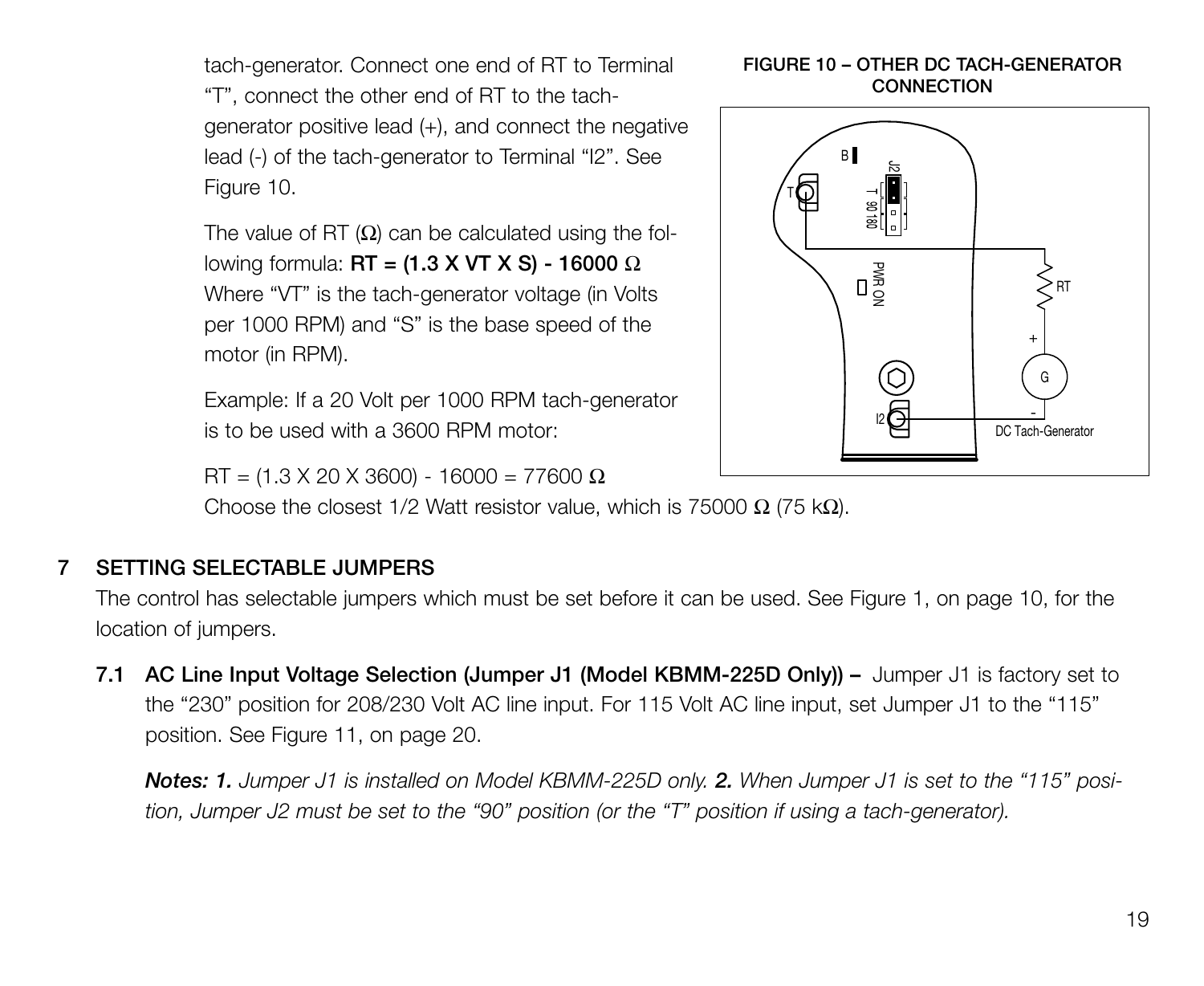**7.2 Motor Voltage and DC Tach-Generator Selection –** Jumper J2 is factory set to the "90" position on Model KBMM-125, for 90 Volt DC motors, and set to the "180" position, on Models KBMM-225, 225D, for 180 Volt DC motors. To set Models KBMM-225, 225D for step-down operation (208/230 Volt AC line input and 90 Volt DC output), set Jumper J2 to the "90" position). To set the control for tach-generator connection, set Jumper J2 to the "T" position (all models). See Figure 12.

#### **FIGURE 11 – AC LINE INPUT VOLTAGE SELECTION (JUMPER J1) – MODEL KBMM-225D ONLY**

| J1 Set for<br>208/230 Volt AC Line Input<br>(Factory Setting) | J1 Set for<br>115 Volt AC Line Input |
|---------------------------------------------------------------|--------------------------------------|
| 230 115                                                       | 느<br>230                             |

**Notes: 1.** On Model KBMM-125, the "180" position is not available on Jumper J2, 2. On Model KBMM-*225D, do not set the output voltage to 180 Volts DC when the AC line input is set to 115 Volts.*

| Model KBMM-125 |                                                  | Models KBMM-225 and KBMM-225D       |                                                   |                              |                                            |
|----------------|--------------------------------------------------|-------------------------------------|---------------------------------------------------|------------------------------|--------------------------------------------|
|                | J2 Set for<br>90 Volt Motor<br>(Factory Setting) | J2 Set for<br><b>Tach-Generator</b> | J2 Set for<br>180 Volt Motor<br>(Factory Setting) | J2 Set for<br>90 Volt Motor* | J2 Set for<br><b>Tach-Generator</b>        |
|                | ਨ<br>g<br>g                                      | ਨ<br>ៜ<br>$\mathbf{a}$<br>≅         | ਨ<br>g<br>ਭ[ਂ∥                                    | ਨ<br>ഋ<br>g                  | ਨ<br>g<br>$\overline{\mathbf{g}}$<br>la 14 |

#### **FIGURE 12 – MOTOR VOLTAGE & DC TACH-GENERATOR SELECTION (JUMPER J2)**

\* Be sure jumper for 90 Volt DC output is installed in the two center pins, as shown.

## **8 AC LINE AND ARMATURE FUSING**

All fuses should be normal blow ceramic 3AG, MDA, or equivalent. On domestic 230 Volt AC lines, separate branch circuit protection for each line must be used. The optional Barrier Terminal Board (Part No. 9897) contains prewired AC line and armature fuse holders, as described in Section 14.3, on page 30.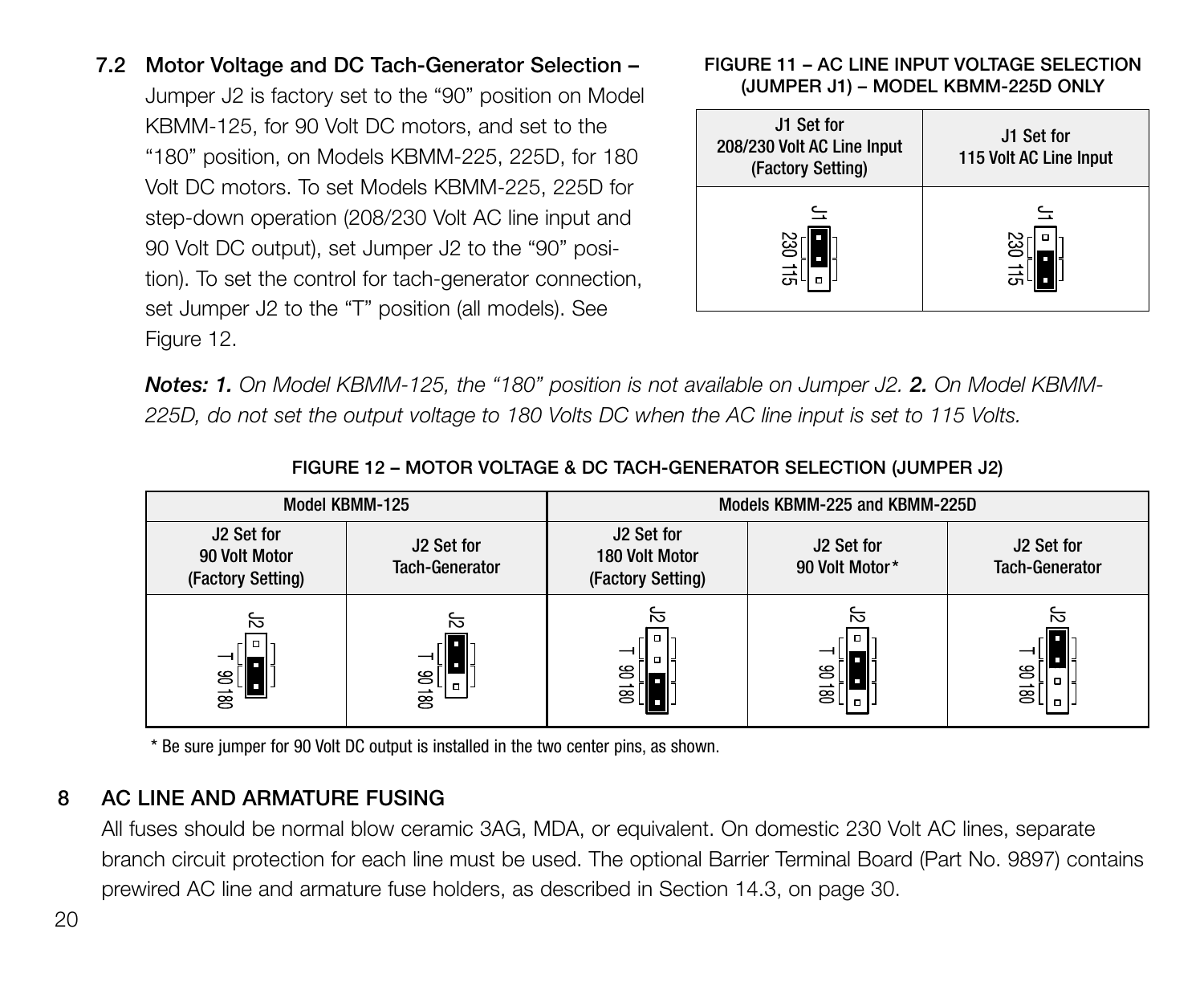An AC Line Fuse (supplied separately) must be installed in the AC line Fuse Holder and an Armature Fuse (supplied separately) must be installed in the Armature Fuse Holder, as shown in Figure 1, on page 10. Select the correct fuses, as shown in Table 5.

**8.1 AC Line Fuse –** The AC Line Fuse protects the control against catastrophic failure. If the AC Line Fuse blows, the control is miswired, the motor is shorted or grounded, or the control is defective.

*Note: Fuse each AC line conductor that is not at ground potential.*

**8.2 Armature Fuse –** The Armature Fuse provides overload protection for the motor and control. The Armature Fuse required can be calculated by multiplying the maximum DC Motor Current times 1.7.

#### **TABLE 5 – AC LINE & ARMATURE FUSE SELECTION**

| 90 - 130 Volt<br><b>DC Motors</b> | 180 Volt<br><b>DC Motors</b> | <b>Recommended Fuse Rating</b><br>(Amps) |                |  |
|-----------------------------------|------------------------------|------------------------------------------|----------------|--|
| (HP)                              | (HP)                         | <b>AC Line</b>                           | Armature       |  |
| $1/100 - 1/50$                    | $1/50 - 1/25$                | 12                                       | 1/3            |  |
| $1/50 - 1/30$                     | $1/25 - 1/15$                | 12                                       | 1/2            |  |
| $1/30 - 1/20$                     | $1/15 - 1/10$                | 12                                       | 3/4            |  |
| $1/20 - 1/12$                     | $1/10 - 1/6$                 | 12                                       | $1\%$          |  |
| $1/12 - 1/8$                      | $1/6 - 1/4$                  | 12                                       | $\overline{c}$ |  |
| $1/8 - 1/5$                       | $1/4 - 1/3$                  | 12                                       | $2\frac{1}{2}$ |  |
| 1/4                               | 1/2                          | 12                                       | 4              |  |
| 1/3                               | 3/4                          | 12                                       | 5              |  |
| 1/2                               | 1                            | 12                                       | 8              |  |
| 3/4                               | $1\%$                        | 12                                       | 12             |  |
| $1*$                              | $2^*$                        | 15                                       | 15             |  |
| $1\frac{1}{2}$                    | $3*$                         | 25                                       | 25             |  |

## **9 PLUG-IN HORSEPOWER RESISTOR®**

**Plug-In Horsepower Resistor® –** A Plug-In Horsepower Resistor® (supplied separately) must be installed to match the control to the motor horsepower and voltage. Plug-In Horsepower Resistors® are available from your distributor. Install the Plug-In Horsepower Resistor®, as shown in Figure 1, on page 10. Select the correct Plug-In Horsepower Resistor® as shown in Table 6, on page 22.

*Application Notes: 1. The Plug-In Horsepower Resistor® is used to calibrate the IR Compensation and Current Limit based on motor horsepower and voltage. The Plug-In Horsepower Resistor® eliminates the need to recalibrate IR Compensation and Current Limit in most applications. 2. Be sure the Plug-In Horsepower Resistor® is inserted completely into the mating sockets.*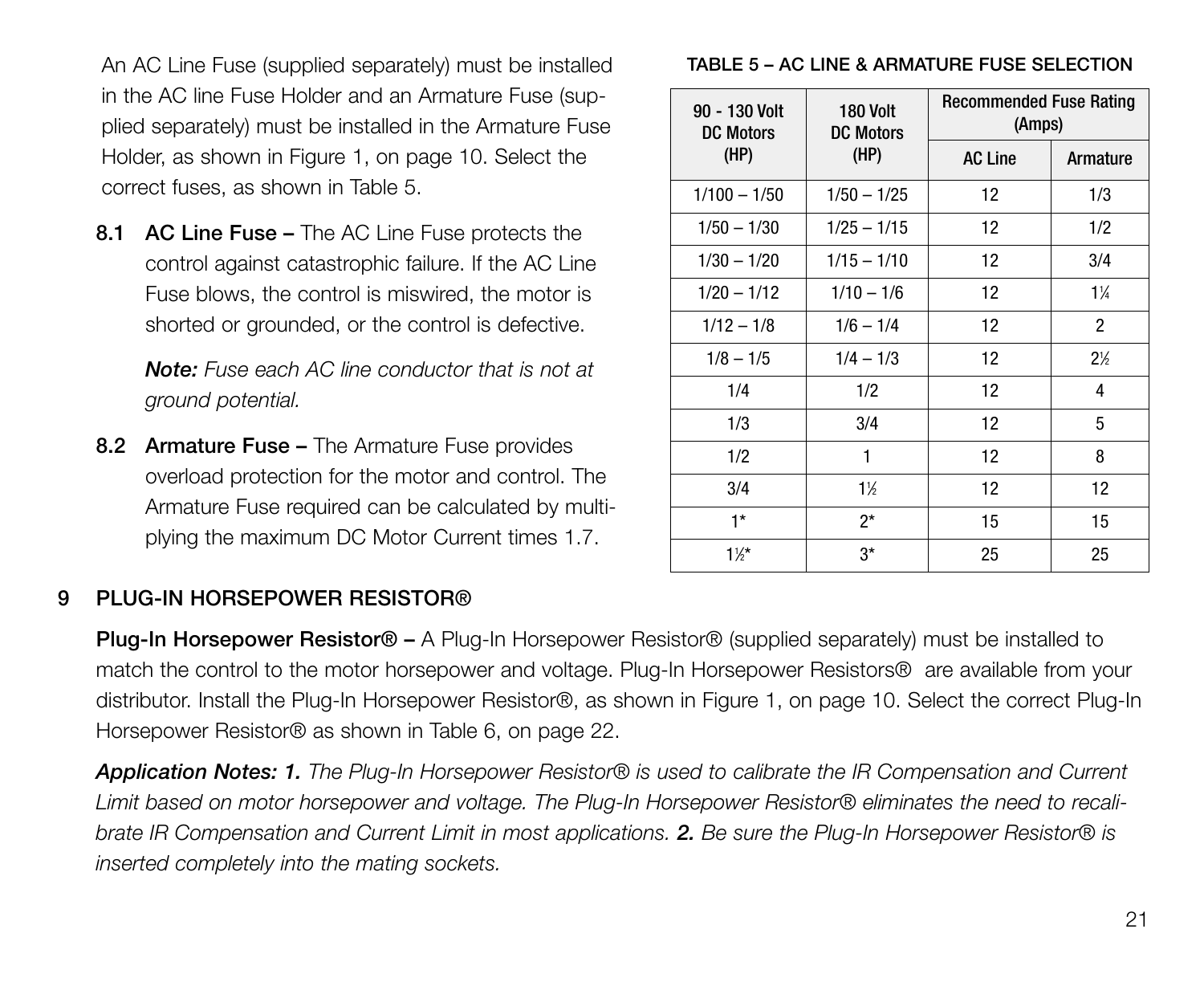| 90 - 130 Volt DC Motors | 180 Volt DC Motors | Plug-In Horsepower Resistor® |          |  |
|-------------------------|--------------------|------------------------------|----------|--|
| (HP)                    | (HP)               | Value (Ohms)                 | Part No. |  |
| $1/100 - 1/50$          | $1/50 - 1/25$      |                              | 9833     |  |
| $1/50 - 1/30$           | $1/25 - 1/15$      | .51                          | 9834     |  |
| $1/30 - 1/20$           | $1/15 - 1/10$      | .35                          | 9835     |  |
| $1/20 - 1/12$           | $1/10 - 1/6$       | .25                          | 9836     |  |
| $1/12 - 1/8$            | $1/6 - 1/4$        | .18                          | 9837     |  |
| $1/8 - 1/5$             | $1/4 - 1/3$        | $\cdot$ 1                    | 9838     |  |
| 1/4                     | 1/2                | .05                          | 9839     |  |
| 1/3                     | 3/4                | .035                         | 9840     |  |
| 1/2                     |                    | .025                         | 9841     |  |
| 3/4                     | $1\%$              | .015                         | 9842     |  |
| $1*$                    | $2^*$              | .01                          | 9843     |  |
| $1\frac{1}{2}$          | $3*$               | .006                         | 9850     |  |

## **TABLE 6 – PLUG-IN HORSEPOWER RESISTOR® SELECTION**

\* Indicates an Auxiliary Heat Sink (Part No. 9861, or equivalent) must be used to achieve rating indicated.

## **10 RECOMMENDED HIGH VOLTAGE DIELECTRIC WITHSTAND TESTING (Hi-Pot Testing)**

Testing agencies such as UL, CSA, etc., usually require that equipment undergo a hi-pot test. In order to prevent catastrophic damage to the control, which has been installed in the equipment, it is recommended that the following procedure be followed. A typical hi-pot test setup is shown in Figure 13 on page 23. **Note: All controls have been factory hi-pot tested in accordance with UL requirements**.



**WARNING!** When performing the hi-pot test, disconnect the AC power.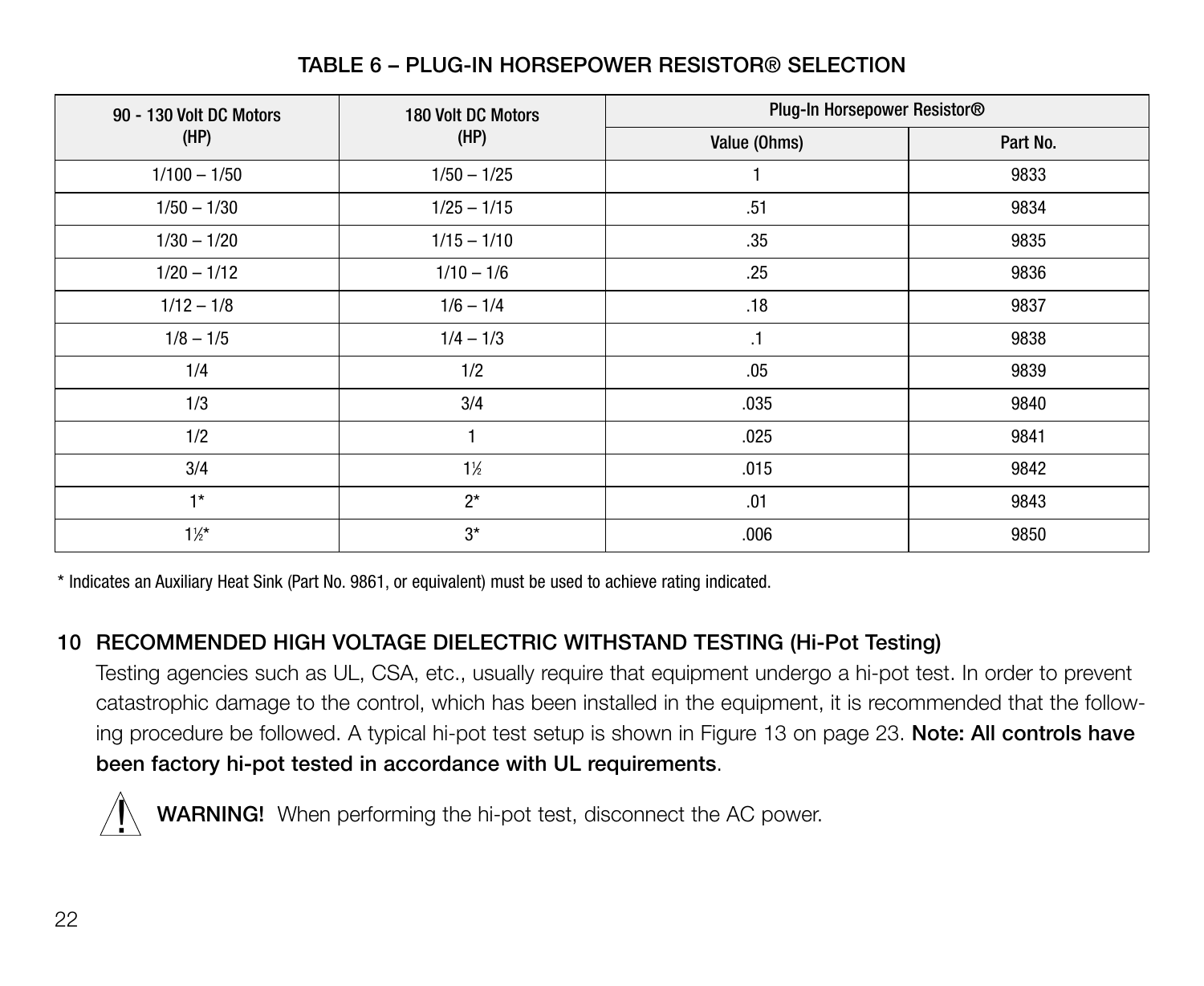## **FIGURE 13 – HI-POT TEST SETUP**



**10.1** Connect all equipment AC power input lines together and connect them to the H.V. lead of the Hi-Pot Tester. Connect the RETURN of the Hi-pot Tester to the frame on which the control and other auxiliary equipment are mounted.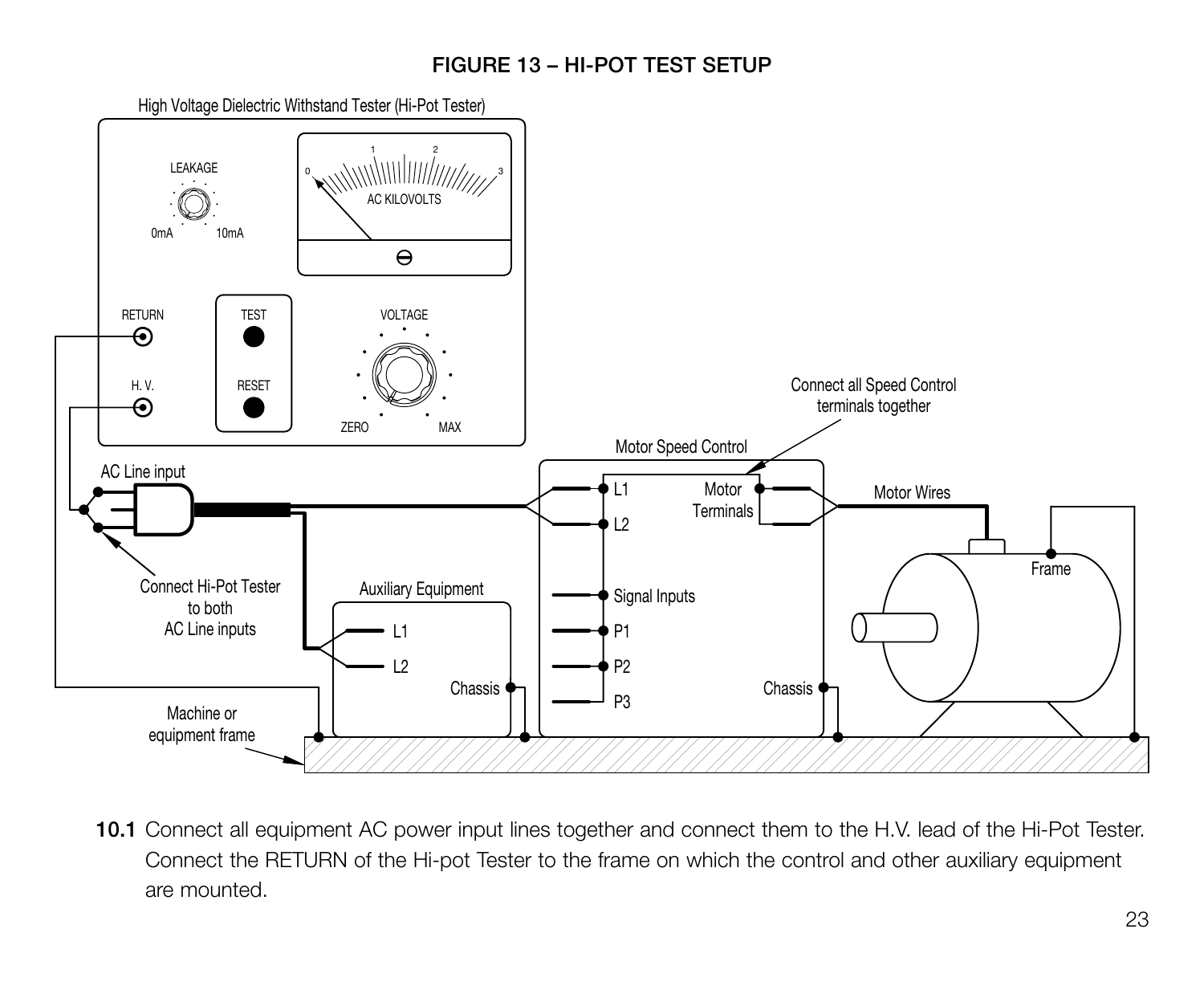**10.2** The Hi-Pot Tester must have an automatic ramp-up to the test voltage and an automatic ramp-down to zero voltage.

*Note: If the Hi-Pot Tester does not have automatic ramping, then the hi-pot output must be manually increased to the test voltage and then manually reduced to zero. This procedure must be followed for each machine to be tested. A suggested Hi-Pot Tester is Slaughter Model 2550.*

**CAUTION!** Instantaneously applying the hi-pot voltage will cause irreversible damage to the control.

## **11 TRIMPOT ADJUSTMENTS**

The control contains trimpots which have been factory set for most applications. Some applications may require readjustment of the trimpots in order to tailor the control for a specific requirement. Readjust the trimpots as described below. See Figure 1, on page 10, for the location of trimpots.

**Warning! If possible, do not adjust trimpots with the main power applied. If adjustments are** warning! If possible, ao not adjust trimpots with the main power applied. If adjustments a<br>In ade with the main power applied, an insulated adjustment tool must be used and safety **glasses must be worn. High voltage exists in this control. Electrocution can result if caution is not exercised. Safety Warning, on page 6, must be read and understood before proceeding.**

*Note: In order for the IR Compensation and Current Limit settings to be correct, the proper Plug-In Horsepower Resistor® must be installed for the particular motor and input voltage being used. See Section 9, on page 21.* **FIGURE 14**

**11.1 Acceleration Trimpot (ACCEL) –** The ACCEL Trimpot is provided to allow for a smooth start over an adjustable time period each time the AC power is applied or the Main Speed Potentiometer is adjusted to a higher speed. The ACCEL Trimpot has been factory set to 2 seconds, which is the amount of time it will take for the motor to accelerate from zero speed to full speed. To increase the acceleration time, rotate the ACCEL Trimpot clockwise. To decrease the acceleration time, rotate the ACCEL Trimpot counterclockwise. See Figure 14.

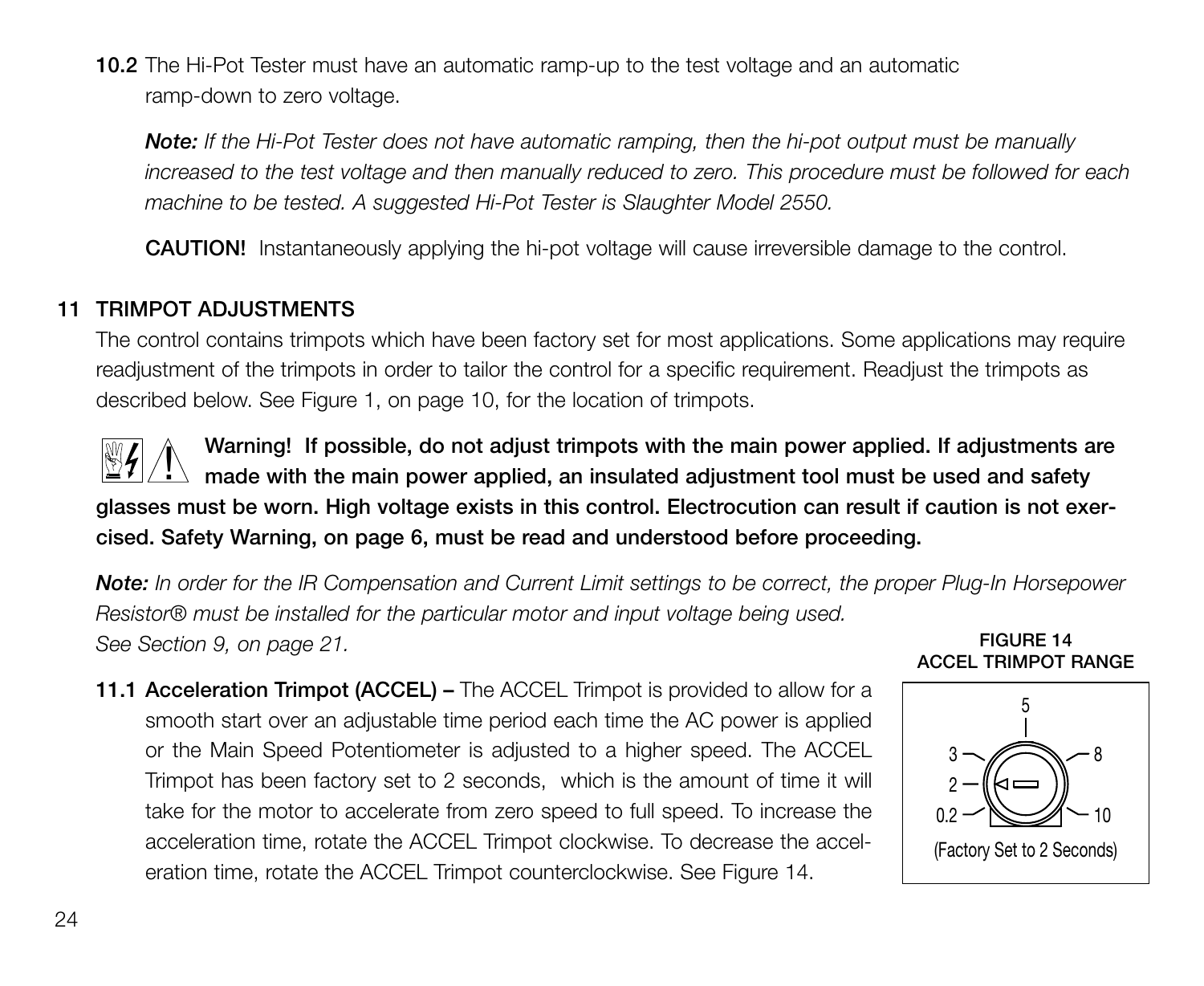**11.2 Deceleration Trimpot (DECEL) –** The DECEL Trimpot controls the amount of ramp-down time when the Main Speed Potentiometer is adjusted to a lower speed. The DECEL Trimpot has been factory set to 2 seconds, which is the amount of time it will take for the motor to decelerate from full speed to zero speed. To increase the deceleration time, rotate the DECEL Trimpot clockwise. To decrease the deceleration time, rotate the DECEL Trimpot counterclockwise. See Figure 15.

*Note: The deceleration time cannot be made less than the natural coast time of the motor and actual load.*

**11.3 Minimum Speed Trimpot (MIN) –** The MIN Trimpot sets the minimum speed of the motor when the Main Speed Potentiometer is set fully counterclockwise. The MIN Trimpot is factory set to 0 % of base motor speed. To increase the minimum speed, rotate the MIN Trimpot clockwise. To decrease the minimum speed, rotate the MIN Trimpot counterclockwise. See Figure 16.

*Note: Readjusting the MIN Trimpot will affect the maximum speed setting. Therefore, it is necessary to readjust the MAX Trimpot if readjusting the MIN Trimpot. It may be necessary to repeat these adjustments until both the minimum and maximum speeds are set to the desired levels.*

**11.4 Maximum Speed Trimpot (MAX) –** The MAX Trimpot sets the maximum speed of the motor when the Main Speed Potentiometer is set fully clockwise. The MAX Trimpot is factory set to 100 % of base motor speed. To increase the maximum speed, rotate the MAX Trimpot clock-

wise. To decrease the maximum speed, rotate the MAX Trimpot counterclockwise. See Figure 17.

**CAUTION!** Do not set the maximum speed above the rated motor RPM since unstable motor operation may occur. <sup>25</sup>

#### **FIGURE 15 DECEL TRIMPOT RANGE**



**FIGURE 16 MIN TRIMPOT RANGE**





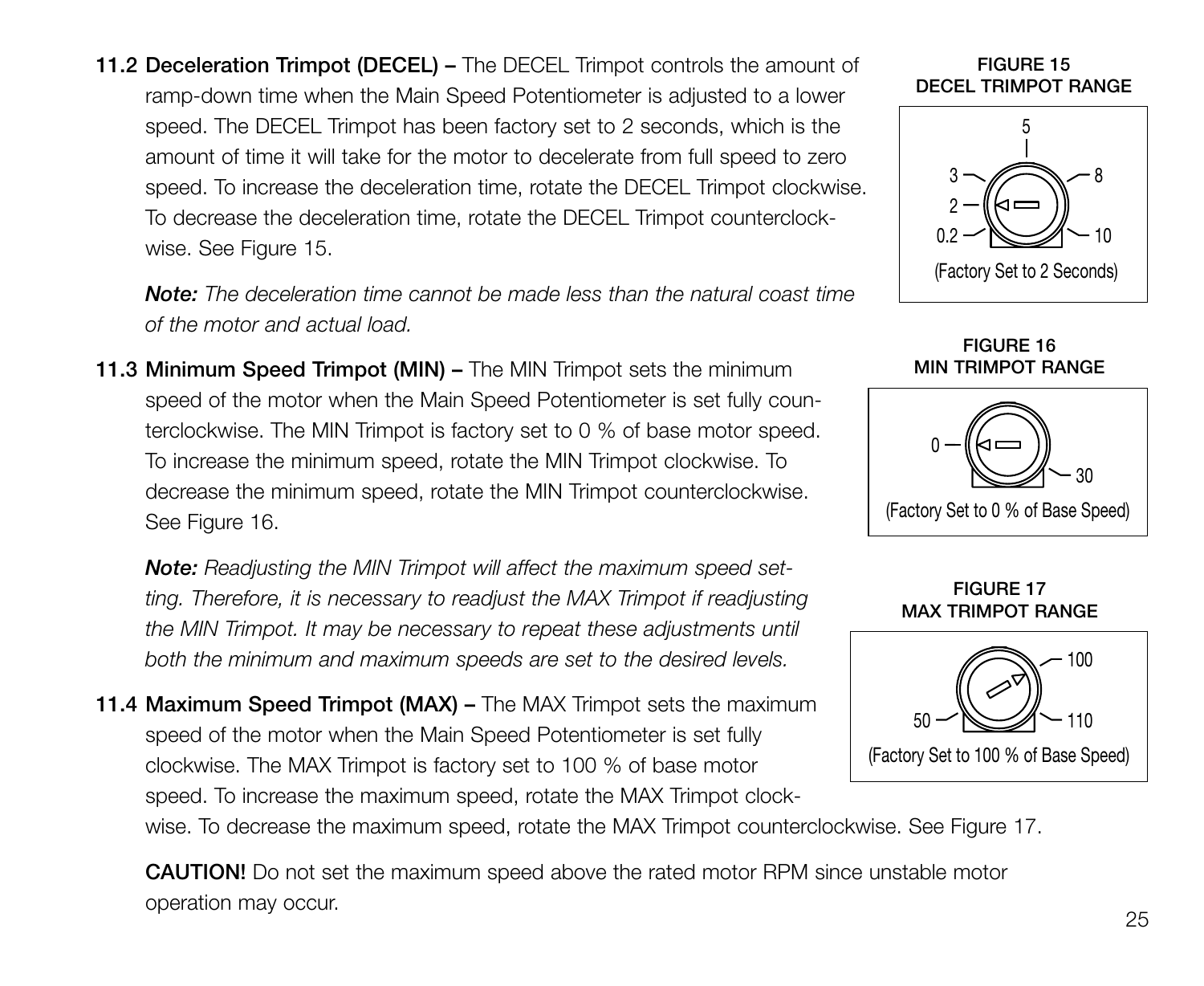

**Warning! If possible, do not adjust trimpots with the main power applied. If adjustments are made with the main power applied, an insulated adjustment tool must be used and safety glasses must be worn. High voltage exists in this control. Electrocution can result if caution is not exercised. Safety Warning, on page 6, must be read and understood before proceeding.**  $\mathbf 1$ 

**11.5 Current Limit Trimpot (CL) –** The CL Trimpot sets the current limit (overload), which limits the maximum current (torque) to the motor. The CL also limits the AC line inrush current to a safe level during startup. The CL Trimpot is factory set to 1.5 times the full load rating of the motor. To increase the current limit, rotate the CL Trimpot clockwise **(do not exceed 2 times motor current rating (maximum clockwise position))**. To decrease the current limit, rotate the CL Trimpot counterclockwise. See Figure 18.

**FIGURE 18 CL TRIMPOT RANGE**



*Note: The correct value Plug-In Horsepower Resistor® must be installed for the CL to operate properly. Calibration of the CL Trimpot is normally not required when the proper Plug-In Horsepower Resistor® is installed.*

## **To Recalibrate the CL Trimpot:**

**1** Disconnect the AC power and wire a DC ammeter in series with either motor armature lead.

*Note: If only an AC ammeter is available, wire it in series with either AC line input lead.*

- **2** Set the Main Speed Potentiometer to approximately 30 50 % clockwise position.
- **3** Set the CL Trimpot fully counterclockwise. The CL LED will illuminate red.
- **4** Lock the motor shaft (be sure the CL Trimpot is set fully counterclockwise).
- **5** Apply power and rotate the CL Trimpot clockwise until the desired current reading is observed on the DC ammeter. Factory Current Limit setting is 1.5 times the full load rating of the motor (with a DC ammeter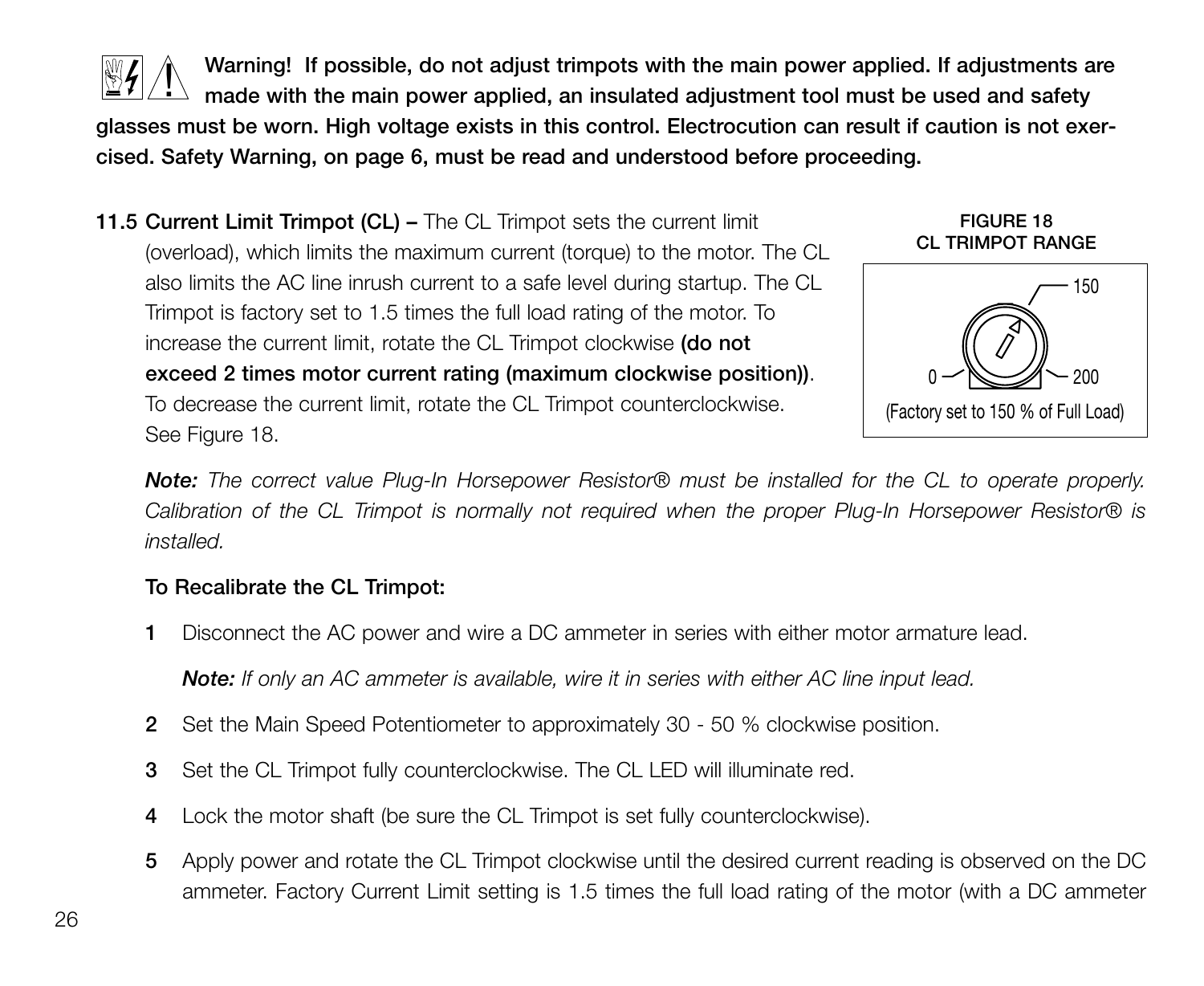wired in series with the motor armature). If using an AC ammeter wired in the AC line input, the factory Current Limit setting will read 0.75 times the full load rating of the motor.

## **Do not exceed 2 times motor current rating (maximum clockwise position).**

*Note: On cyclical loads, it may be normal for the CL LED to momentarily flash.*

**WARNING!** Do not leave motor shaft locked for more than 2-3 seconds or motor damage  $\sum_{\text{may result.}}$ 

**11.6 IR Compensation Trimpot (IR) –** The IR Trimpot sets the amount of compensating voltage required to keep the motor speed constant under changing loads. If the load does not vary substantially, the IR Trimpot may be set to a minimum level (approximately 1/4 of full clockwise rotation). The IR Trimpot is factory set to provide 3 Volts of compensation for controls with 90 Volt DC output and 6 Volts of compensation for controls with 180 Volt DC output. To increase the



**FIGURE 19 – IR TRIMPOT RANGE**

amount of compensating voltage, rotate the IR Trimpot clockwise. To decrease the amount of compensating voltage, rotate the IR Trimpot counterclockwise. See Figure 19.

*Notes: 1. The correct value Plug-In Horsepower Resistor® must be installed for the IR Compensation to operate properly. Calibration of the IR Trimpot is normally not required when the proper Plug-In Horsepower Resistor® is installed. 2. Excessive IR Compensation will cause the motor to become unstable, which causes cogging. 3. For tach-generator feedback applications, set the IR Trimpot fully counterclockwise. See Section 6.9, on page 18.*

## **To Recalibrate the IR Trimpot:**

**1** Set the IR Trimpot to approximately 25 % rotation.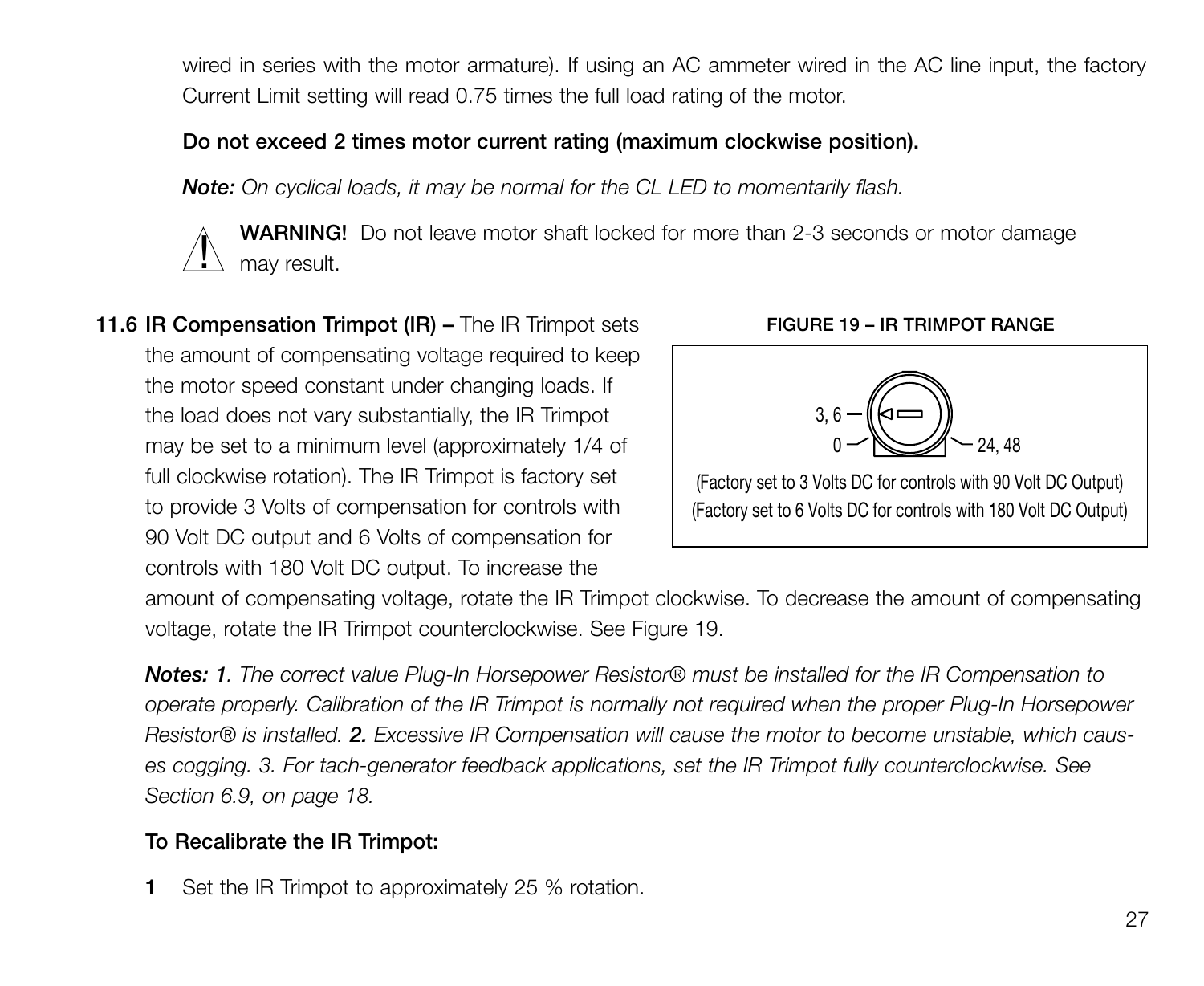

**Warning! If possible, do not adjust trimpots with the main power applied. If adjustments are**  $\perp$  made with the main power applied, an insulated adjustment tool must be used and safety

**glasses must be worn. High voltage exists in this control. Electrocution can result if caution is not exercised. Safety Warning, on page 6, must be read and understood before proceeding.**

- **2** Run the motor unloaded at approximately 1/3 speed and record the RPMs.
- **3** Run the motor with the maximum load and adjust the IR Trimpot so that the motor speed under load equals the unloaded speed recorded in step 2.
- **4** Remove the load and recheck the RPMs.
- **5** If the unloaded RPM has changed, repeat steps 2 4 for more exact regulation. The control is now compensated to provide minimal speed change due to changing loads.

## **12 DIAGNOSTIC LEDs**

The control is designed with PC board mounted LEDs to display the control's operational status. See Figure 1, on page 10, for the location of the LEDs.

- **12.1 Power On (PWR ON) –** The PWR ON LED will illuminate green when the AC line is applied to the control.
- **12.2 Current Limit (CL) –** The CL LED will illuminate red when the control goes into current limit, indicating that the current limit set point has been reached (set by the CL Trimpot). See Section 11.5, on page 26.

## **13 SWITCHING CIRCUITS**

**13.1 AC Line Switching –** The control can be turned "on" and "off" using the AC line (no waiting time is required). Auto-Inhibit® circuitry automatically resets critical components each time the AC line is interrupted. This, along with Acceleration Start and CL, provides a smooth start each time the AC line is applied.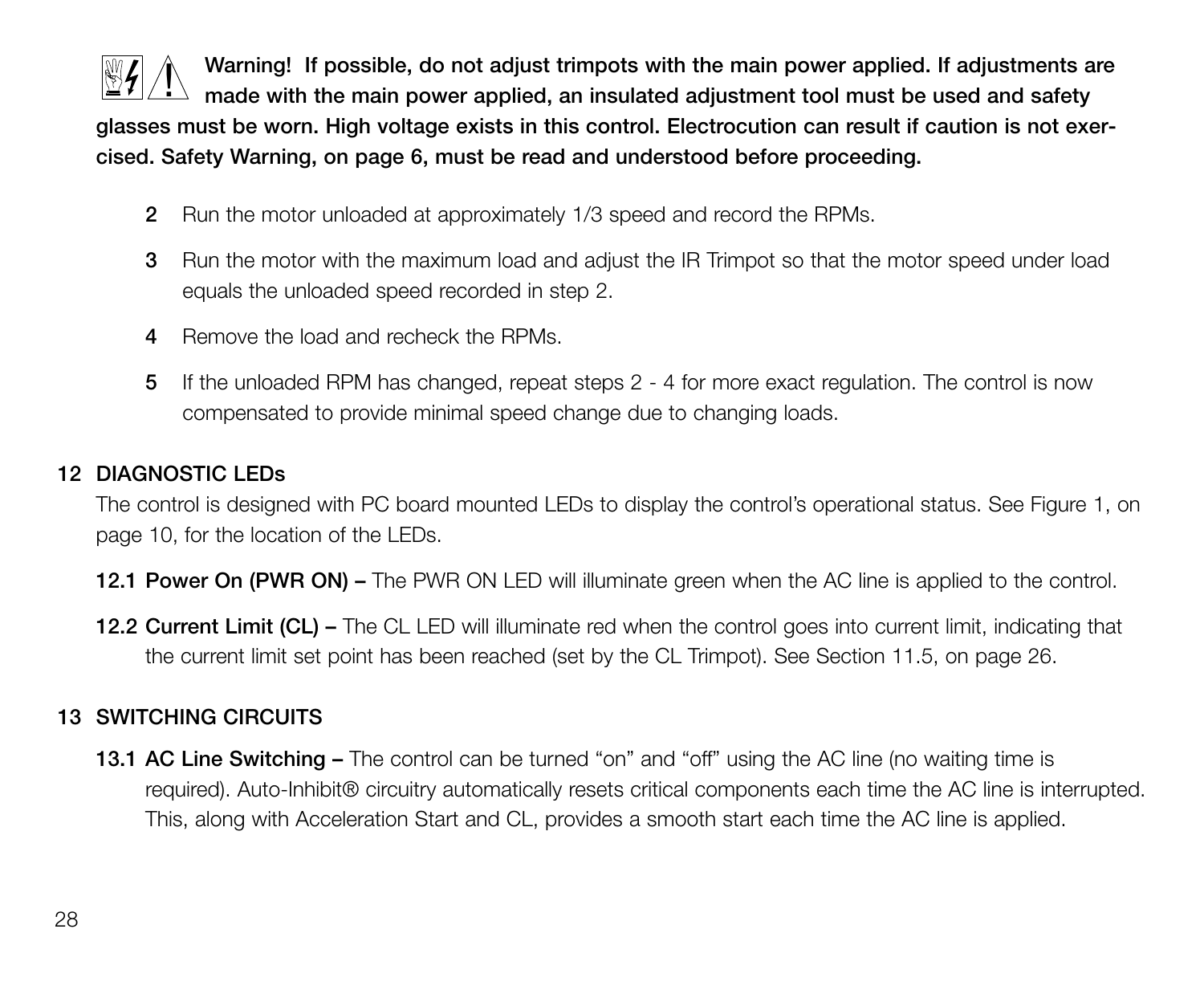**WARNING!** Do not disconnect and reconnect the motor armature with the AC line applied or cata- $\Delta$  strophic failure will result. See Section 13.2.  $\overline{\mathbf{l}}$ 

## **13.2 Armature Switching and Dynamic**

**Braking –** If the armature is to be disconnected and reconnected with the AC power applied, wire a relay (or contactor) and a brake resistor (RB) in the armature circuit. The Inhibit Circuit must be simultaneously activated when braking. Wire a double pole double throw (DPDT) mechanically ganged switch to the Inhibit Terminals and the relay (or contactor) coil, as shown in Figure 20. The resistance and wattage of RB must be chosen according to braking requirements.

When the switch is in the "Brake" position, the relay is deenergized and allows



#### **FIGURE 20 – TYPICAL DYNAMIC BRAKE CIRCUIT CONNECTION**

the motor voltage, via the N.C. contact, to be dissipated through RB and dynamically brake the motor. Simultaneously, the Inhibit is activated and the control output is electronically "extinguished", which eliminates arcing.

When the switch is in the "Run" position, the N.C. contact opens, the N.O. contact closes, the Inhibit is deactivated, and the motor begins to accelerate (according to the setting of the ACCEL Trimpot) to the Main Speed Potentiometer setting.



**WARNING! The Inhibit Circuit (Terminals "I1" and "I2") is never to be used as a Safety Disconnect since it is not fail-safe. Use only the AC line for this purpose.**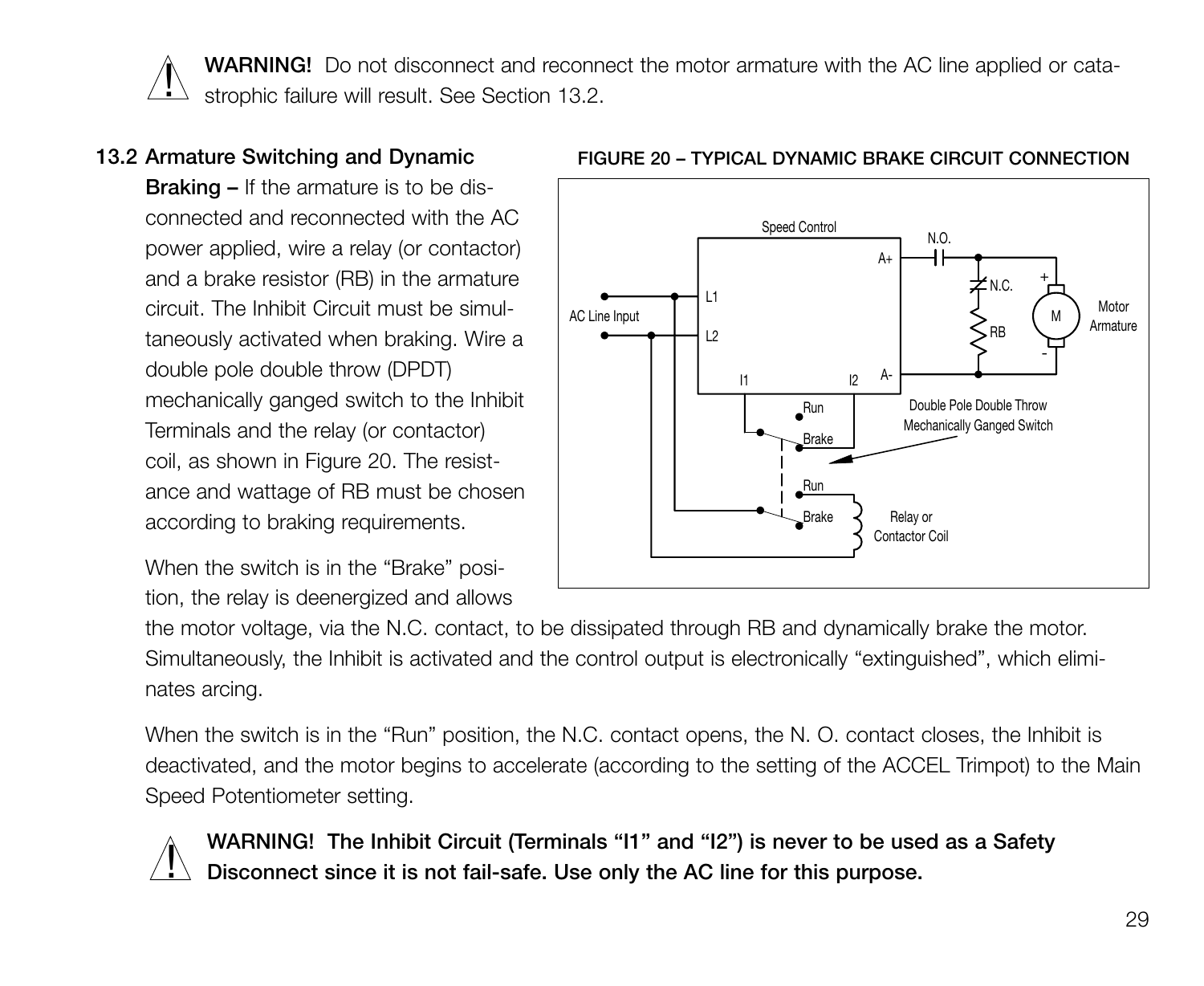**13.3 Reversing and Dynamic Braking –** The optional patented APRM® provides anti-plug "instant" reversing and solid state dynamic braking. The APRM® is built-in as standard on Models KBCC-R™ and KBPB™. Contact the Sales Department for more information.

## **14 OPTIONAL ACCESSORIES**

- **14.1 Auxiliary Heat Sink (Part No. 9861) –** Doubles the horsepower rating of the control.
- **14.2 Barrier Terminal Accessory Kit (Part No. 9883) –** When used with the Auxiliary Heat Sink, it converts the quick-connect terminals of the control to a barrier terminal block.
- **14.3 Barrier Terminal Board (Part No. 9897) –** Converts the quick-connect terminals of the control to a barrier terminal block. Contains PC board mounted line and armature fuse holders (fuses supplied separately). Plugs onto the quick-connect terminals of the control.
- **14.4 SI-6 Signal Isolator (Part No. 9444) –** Provides isolation between non-isolated signal sources and the control. Plugs onto the quick-connect terminals of the control.
- **14.5 Run/Brake Module (Part No. 9952) –** Used for applications that require rapid stopping of the motor. Contains a barrier terminal block.
- **14.6 Dial Plate and Knob Kit (Part No. 9832) –** Provides indication of the Main Speed Potentiometer position (0 - 100 %).
- **14.7 Finger-Safe Cover (Part No. 9564) –** Converts the control from open chassis to the IP-20 standard. (Fuse holders must be removed when installing the finger-safe cover.)
- **14.8 DIN Rail Mounting Kit (Part No. 9995)**
- **14.9 KBAP-240D Current Sensing Overload Protector (Part No. 9106) –** Provides overload current sensing and protection of DC motors and speed controls rated 1/8 - 3 HP by sensing armature current. Operates on 115 or 230 Volt AC line input.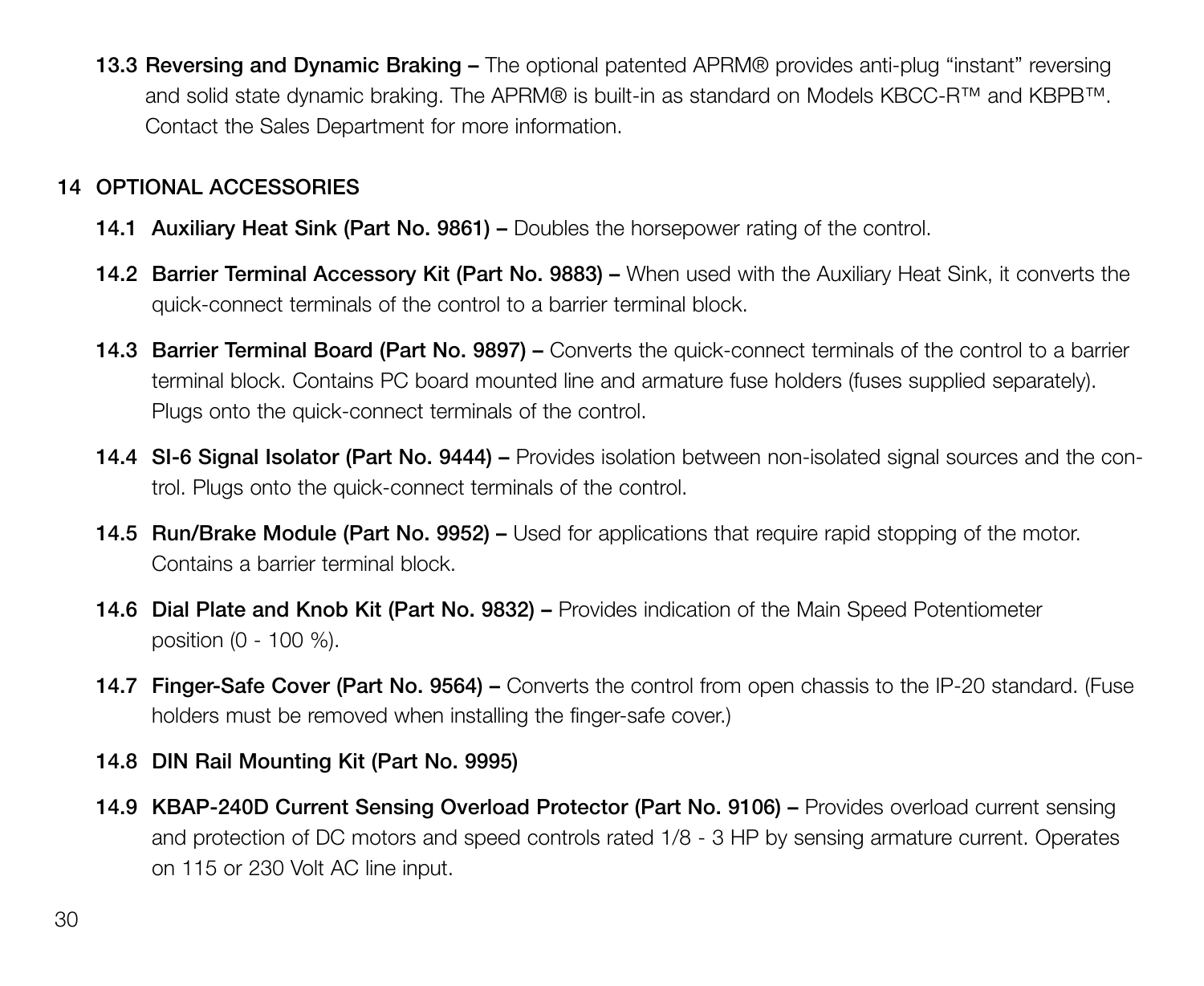- **14.10 KBEP-240D Electronic Potentiometer (Part No. 9108) –** Provides digital type control of motor speed. Replaces a standard rotary potentiometer with a set of customer supplied momentary push buttons or membrane switches. Operates on 115 or 230 Volt AC line input.
- **14.11 KBET-240D Electronic Tachometer (Part No. 9469) –** Provides an isolated tack-feedback signal and an isolated voltage follower signal from an open collector (Hall, magnetic, inductive, optical) or 2-wire inductive pickup (encoder). Operates on 115 or 230 Volt AC line input
- **14.12 RFI Filters –** Provide RFI and EMI suppression. Complies with CE Council Directive 89/336/EEC relating to the Class A Industrial Standard and Class B Residential Standard. Filters are available in remote or undermount types. See Table 7.

| Model           | Part No. | <b>Current Rating</b><br>(RMS Amps) | <b>Mounting</b> | Class            |
|-----------------|----------|-------------------------------------|-----------------|------------------|
| KBRF-200A       | 9945C    | 24                                  | Remote          | A - Industrial   |
| <b>KBRF-250</b> | 9509     | 10                                  | Undermount      | A - Industrial   |
| <b>KBRF-300</b> | 9484     | 16                                  | Remote          | B - Residential* |
| <b>KBRF-350</b> | 9511     | 10                                  | Undermount      | B - Residential* |

## **TABLE 7 – RFI FILTER SELECTION**

\* Also meets Industrial Standard.